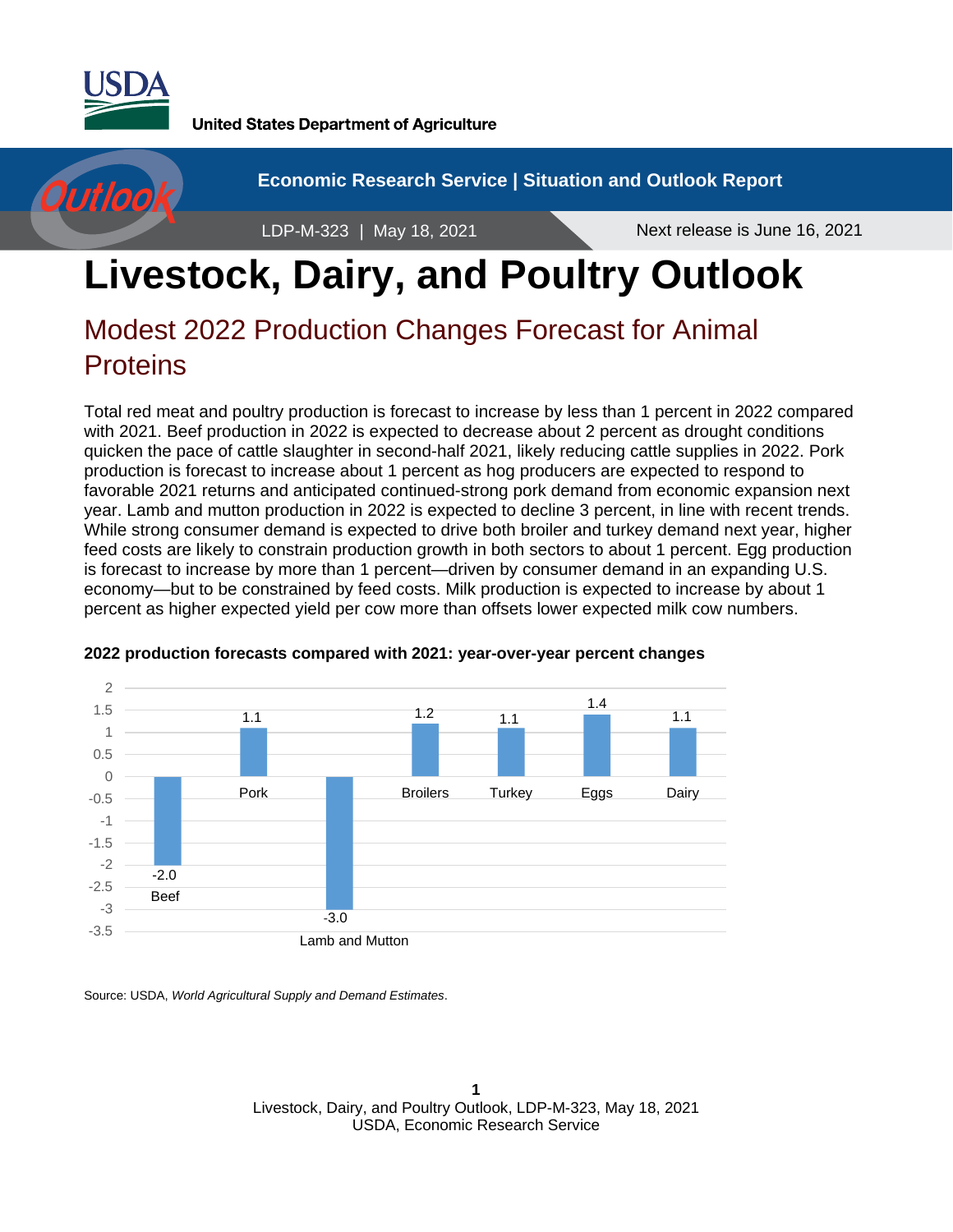**Beef/Cattle:** Drought conditions are causing deteriorating pasture conditions and increasing feed costs for producers. The pace of cattle slaughter is expected to rise in 2021, and the 2021 beef production forecast was raised 260 million pounds to 27.9 billion pounds. To the extent drought conditions and increasing feed prices quicken the pace of cattle placements and marketings in 2021, cattle supplies will be lower in 2022, implying a lower-year-over year forecast for 2022 beef production of 27.3 billion pounds. Fed cattle prices in 2021 are about unchanged from last month at \$116.30 per hundredweight (cwt), but strong beef demand and tighter cattle supplies in 2022 are expected to lift prices 5 percent to \$122.00 per cwt. The 2021 forecast for beef imports is 2.961 billion pounds, and 2022 imports are forecast at 2.950 billion pounds. The forecast for 2021 beef exports is 3.227 billion pounds, and exports in 2022 are forecast at 3.225 billion pounds.

**Lamb/Sheep/Mutton:** Lamb price and lamb-mutton production forecasts for the rest of 2021 have been increased because of higher-than-expected prices and production in the early weeks of the second quarter of 2021. Lamb imports for the first quarter of 2021 were well below forecasts, leading to lower forecast imports for the second quarter of 2021.

**Dairy:** The milk production forecast for 2021 has been raised due to higher expected milk cow numbers for the year. In 2022, milk production is expected to increase modestly as higher milk per cow is expected to more than offset lower milk cow numbers. The 2021 export forecast has been raised on a milk-fat basis but lowered on a skim-solids basis. In 2022, exports are expected to decrease on a milkfat basis but increase on a skim-solids basis. Domestic use forecasts for 2021 have been raised on both the milk-fat and skim-solids bases. In 2022, domestic use is expected to increase modestly over 2021. The all-milk price forecast for 2021 is \$18.95 per hundredweight (cwt), \$0.55 higher than last month's forecast. The all-milk price forecast for 2022 is 18.50 per cwt.

**Pork/Hogs:** Seasonally declining numbers of market hogs and continued-strong pork demand are likely to support second-quarter hog prices. Hog prices are forecast to remain year-over-year higher through the end of 2021, supported also by post-pandemic economic growth and continued-low pork cold stocks. Moderate pork production is forecast for 2022: 28.5 billion pounds, about 1 percent higher than expected production this year. March pork exports were 729 million pounds, almost 4 percent higher than a year ago, on strong demand in major foreign markets. Exports this year are expected to be 7.4 billion pounds, about 2 percent higher than last year. For 2022, exports are forecast at about the same volume as anticipated in 2021.

**Poultry/Eggs:** Broiler production forecasts are unchanged in 2021 and forecast to increase by 1 percent in 2022. Broiler exports were adjusted up in the second quarter of 2021. Exports are expected to increase in 2022 by 1 percent, the same rate of growth as production. Quarterly broiler prices were adjusted up in 2021, reflecting recent price data and strong demand. With rising feed costs expected to dampen production growth, prices are expected to stay high in 2022; both 2021 and 2022 average prices are forecast at 93 cents per pound. Turkey production was adjusted down in the second and third quarters of 2021, reflecting recent hatchery data. In 2022, turkey production is expected to increase by 1 percent over 2021. Turkey exports were adjusted down in 2021. Exports are expected to increase in 2022, reflecting expected production increases. The average turkey price forecast in 2021 was adjusted up by 2 cents to 114 cents per pound. In 2022, the annual average price is forecast at 116 cents per pound. The 2021 average egg price forecast was revised up to 112.5 cents per dozen, and the 2021 total egg production was revised down to 9.3 billion dozen following expectations of higher feed costs. The current year's exports of eggs and egg products were revised up based on higher-than-expected shipments during the first quarter. Relative to 2021, the 2022 forecasts include a 1.4-percent increase in total egg production, a 2-percent increase in average egg price, and a 3.6 percent decrease in export levels.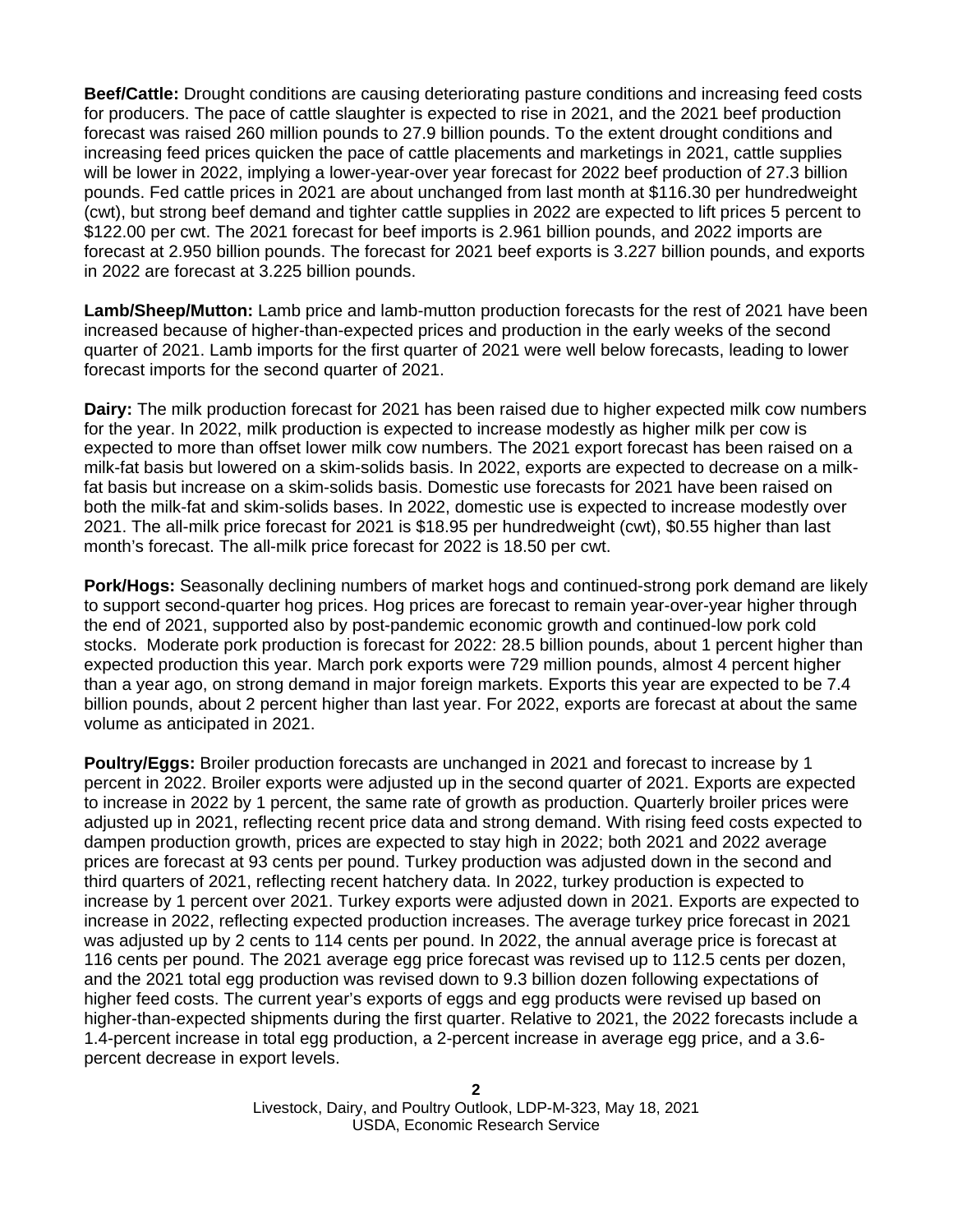# **Beef/Cattle**

Russell Knight and Christopher Davis

## Producers Face Elevated Drought Conditions and Feed Costs

As reported by the U.S. Drought Monitor on May 4, 2021, 66 percent of the country was experiencing some level of drought, compared to just 31 percent the same week last year (see maps below). Further, 23 percent of the Nation is in the top two worst categories of extreme to exceptional drought, whereas last year less than 1 percent fell under these designations. This has put 36 percent of the cattle inventory in an area experiencing drought, and 14 percent of the herd is in the worst two tiers.



Source: U.S. Drought Monitor, www.droughtmonitor.unl.edu.

Furthermore, based on the USDA, National Agricultural Statistics Service (NASS) *Crop Progress* report for the week ending May 9, 2021, 44 percent of pastures are in poor to very poor condition compared to just 16 percent for the same week last year.

These effects on pastures have likely led to greater hay usage and, consequently, to higher hay prices. According to the latest USDA, NASS *Crop Production* report, hay stocks on farms on May 1, 2021, were lower by 12 percent from last year. Although stocks are 21 percent above May 1, 2019, levels, they are below the 5-year and 10-year averages for the same period.

Based on elevated drought levels, poor pasture conditions, and higher hay and feed costs than a year ago, it is expected that the pace of placements in feedlots in 2021 will be quicker than was expected last month, which may result in lower year-over-year placements in 2022. Further, if pastures do not develop as the year progresses, the pace of slaughter for breeding stock is likely to increase in 2021, lowering expectations for the beef cow inventory on January 1, 2022.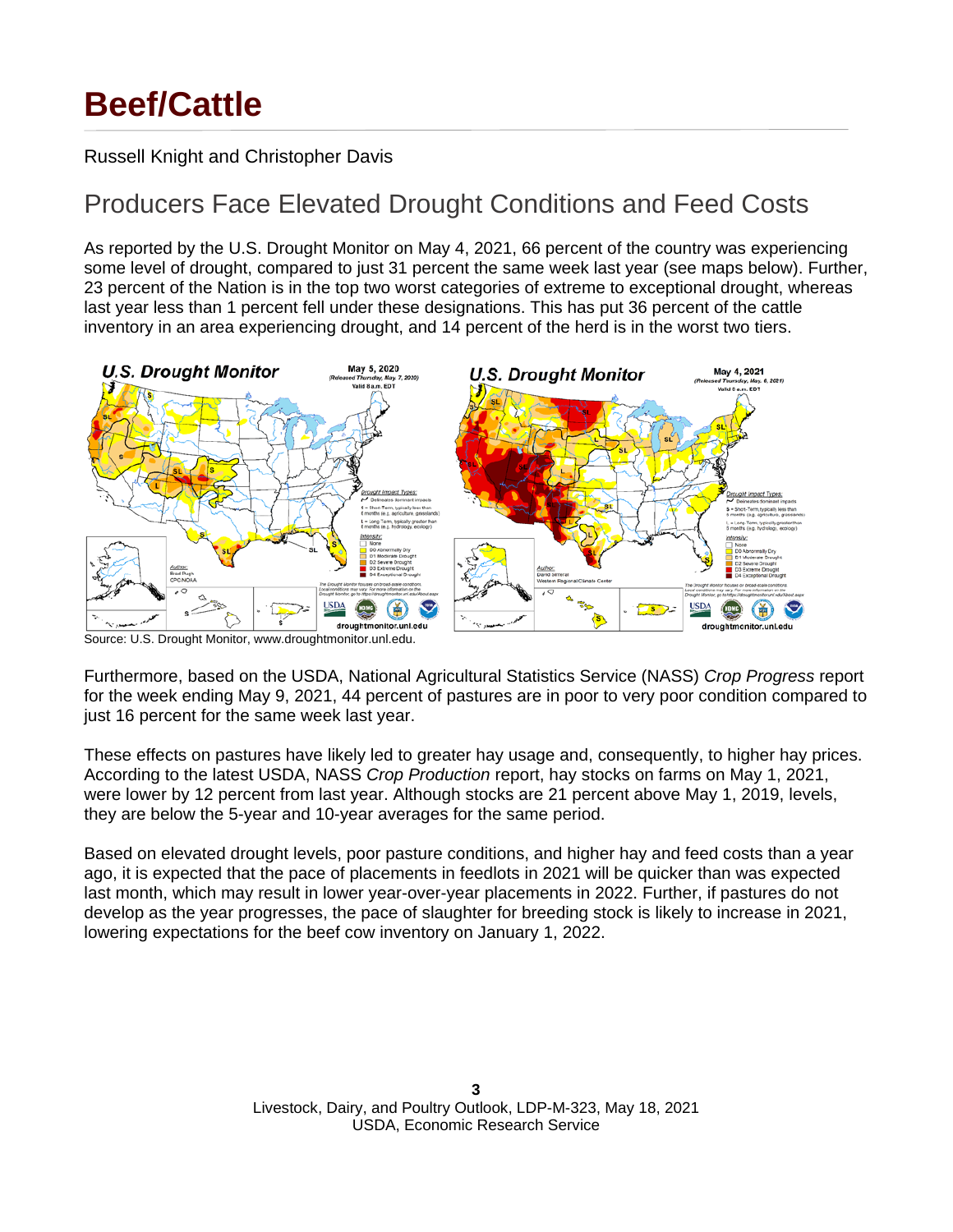# Pace of Slaughter Constraining Beef Supplies

In first-quarter 202[1](#page-3-0), the beef industry was faced with greater volumes of market-ready fed cattle<sup>1</sup> compared to recent years (see chart below), a result of greater year-over-year placements in secondhalf 2020 and a packing industry that is struggling to process the cattle in a timely manner. Consequently, maximum weekday volumes of federally inspected (FI) fed cattle slaughter were 2,000- 3,000 below pre-pandemic levels. However, the average weekday slaughter volume in first-quarter 2021 (see chart below) was about 5,000 head below last year and over 1,000 head below 2019, which suggests that fed cattle slaughter was about 25,000 head fewer per week. However, packers largely made up for the limitation through increased Saturday slaughter levels that average about 21,000 head more than 2020 and about 30,000 head more than in 2019. As a result, on April 1, 2021, feedlots had 11 percent more cattle on feed over 150 days than last year and about 1 percent more than in 2019.





Source: USDA, Economic Research Service calculations using USDA, National Agricultural Statistics Service data.

Packers appear unable to increase weekday slaughter levels to process the market-ready supply in a timely manner as the sector enters a period of typically higher fed cattle slaughter. This appears to be in part due to labor disruptions that packers have dealt with since the beginning of the pandemic, but also interruptions in slaughter due to extreme weather in February and scheduled plant maintenance events. Because this time period spans the peak of the pandemic's impact on packing plants, it is necessary to make comparisons to 2019 statistics to appreciate the changes. In the first 6 weeks of second-quarter 2021, average weekday slaughter levels, as suggested in the chart below, have fallen to about 3,000-4,000 head below 2019, and Saturday kills are just 5,000 head above 2019. As a result, thus far in second-quarter 2021, packers are processing about 10,000-15,000 head fewer a week than in 2019.

<span id="page-3-0"></span> $<sup>1</sup>$  Fed cattle consist mainly of steers and heifers marketed from feedlots for slaughter.</sup>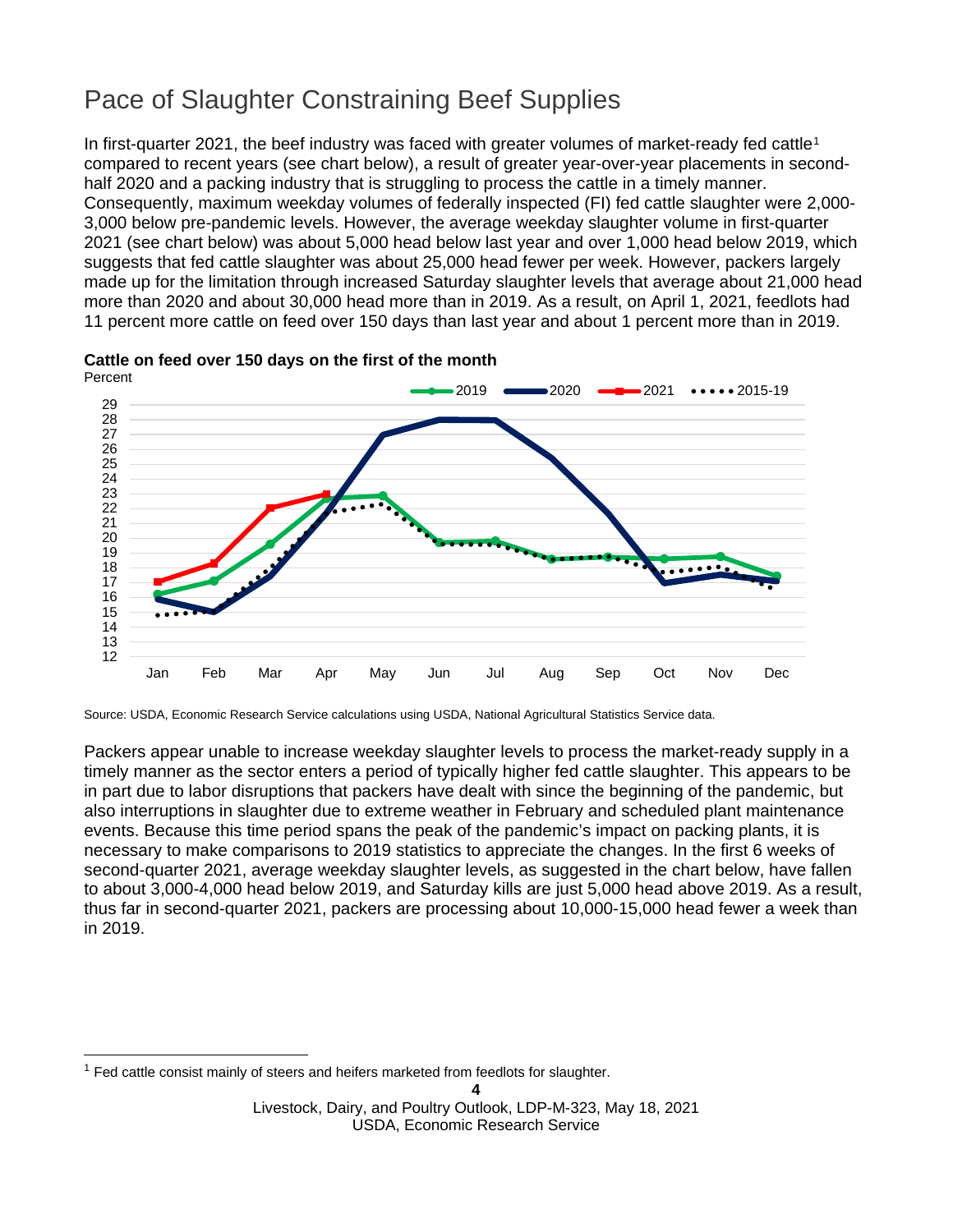

### **Average weekday FI steer and heifer slaughter in 2019-2021**

Note: FI = federally inspected. Source: USDA, Economic Research Service calculations using USDA, Agricultural Marketing Service data.

## 2021 Production Raised; 2022 Production To Drop First Time in 7 Years

The 2021 beef production forecast was raised to 27.9 billion pounds, a difference of 260 million pounds from last month. Second-quarter [2](#page-4-0)021 beef production was raised slightly on higher nonfed cattle<sup>2</sup> slaughter that more than offset anticipated lower fed cattle slaughter due to concerns with packer capacity. Carcass weights were also adjusted higher as weights have stayed relatively flat in a range of 5 pounds for 8 weeks in a row, even as they should typically begin to fall this time of year.

Second-half 2021 production was raised on higher anticipated fed and nonfed cattle slaughter. A greater-than-expected number of feeder cattle were placed in first-quarter 2021, raising the expected pace of fed cattle marketed for slaughter. In second-quarter 2021, poor pasture conditions and higher feed costs will likely favor a faster pace of cattle entering feedlots, supporting higher fed cattle marketings in the second half of 2021. Further, in the face of expected tightening forage supplies, producers will likely increase culling of breeding stock—both cows and bulls—in second-half 2021. The USDA, AMS report on Federally inspected cattle slaughter by region through the week ending April 24 shows recent elevated cow slaughter levels in the Southwest, Southern Plains, and Midwest.

<span id="page-4-0"></span><sup>&</sup>lt;sup>2</sup> Nonfed cattle pertains to cows and bulls that are marketed by producers for slaughter.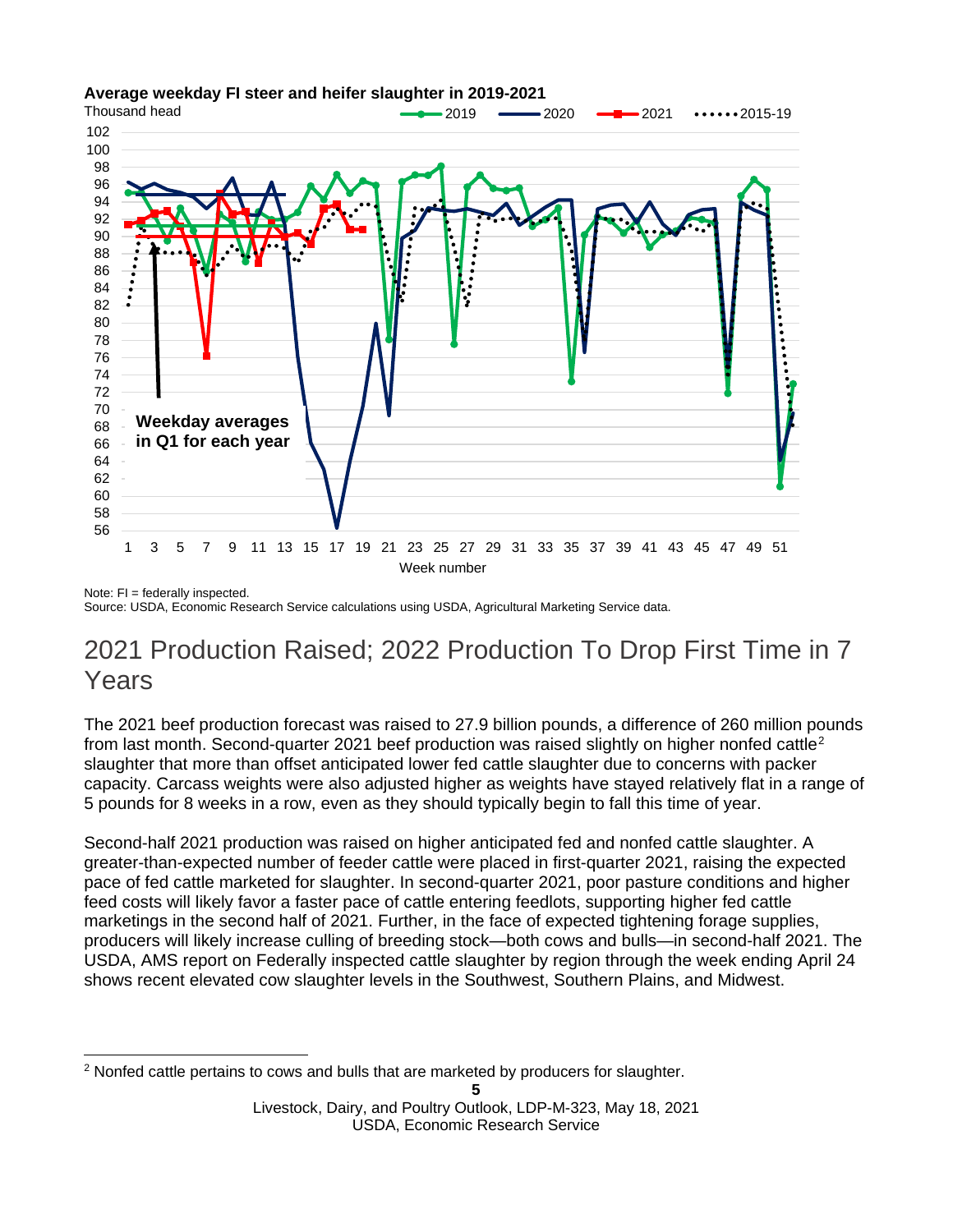Conversely, beef production in 2022 is expected to decline by 2 percent year-over-year to 27.3 billion pounds, the first drop in beef production in 7 years. This is a result of the quickening pace of fed and nonfed cattle slaughter leaving fewer supplies of cattle available for slaughter in 2022. However, carcass weights are expected to increase year over year as nonfed cattle will be a smaller portion of the slaughter mix.

## Fewer Supplies and Robust Beef Demand in 2022 Support Higher **Prices**

Weekly fed steer prices rallied in April, topping at about \$122 per hundredweight (cwt) (see chart below), likely in response to the surge in wholesale prices. Wholesale prices have continued to soar into early May, albeit still below 2020 levels, but fed steer prices have not responded similarly, likely due to the constraint on beef packing capacity.



**Weekly live steer prices for 2019-2021, and the 2021 comprehensive cutout price**

Note:  $cut = hundredweight$ . Source: USDA, Economic Research Service calculations, USDA, Agricultural Marketing Service data.

The second-quarter 2021 fed steer price forecast was raised \$1 on current price data, but third-quarter 2021 was lower by \$1 because of a greater expected market-ready supply of fed steers at that time. The 2021 fed steer price is forecast at \$116.30 per cwt.

The 2022 outlook for the fed steer price is \$122.00 per cwt, a 5-percent increase year over year and the highest price since 2017. Fewer fed cattle marketings and continued robust beef demand are expected to bolster prices in 2022.

Regarding 2021 feeder steer prices, feedlots are constrained in their ability to market cattle in a timely manner; as producers face poor pasture conditions and rising feed costs, they will compete for space in feedlots in an environment with higher expected feed prices and little optimism for fed cattle prices. Accordingly, the second-quarter 2021 feeder steer price forecast was lowered \$1 on current prices and the third-quarter 2021 price was dropped \$2, for a 2021 annual forecast of \$139.30 per cwt.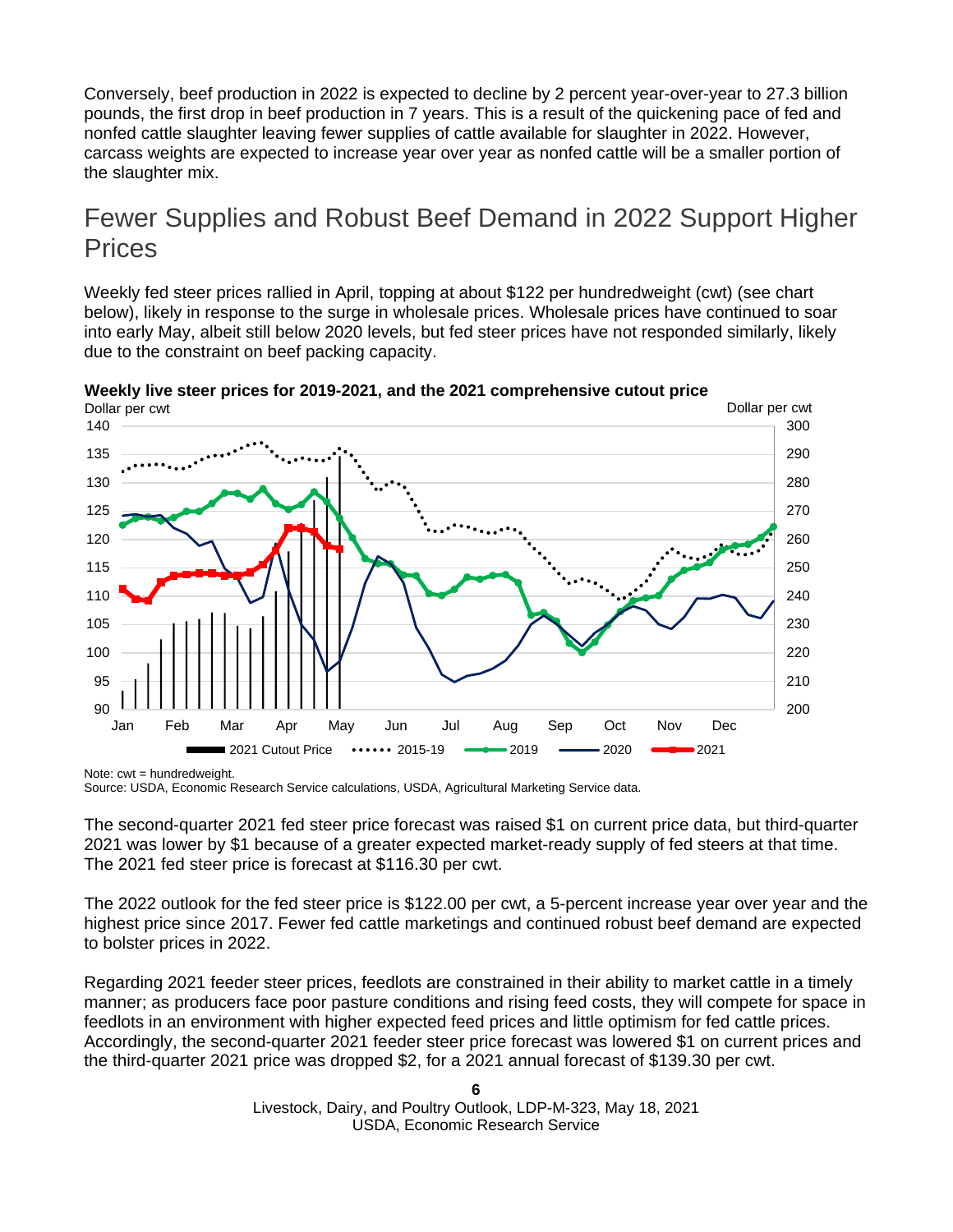In 2022, if forage production reflects normal growing conditions, higher fed cattle prices and fewer cattle supplies outside feedlots should support improved feeder steer prices year over year, but higher feed costs are expected to partially offset that support. As a result, the 2022 feeder steer price is forecast to improve 3 percent above 2020 to \$144.00 per cwt.

## Cattle Imports and Exports

The U.S. import cattle forecast is lowered by 25,000 head to 1.95 million head in 2021, largely based on current data on imports from Mexico. The annual forecast for 2022 imports is 2.025 million head due to tighter expected cattle supplies in the United States. The forecast for exports of cattle is raised by 20,000 head to 380,000 head on larger shipments to Mexico and Canada in 2021. The annual forecast for 2022 cattle exports is 350,000 head.

## Beef Imports Up in March but Down in 2021 First Quarter and Remain Relatively Flat in 2022

Beef imports in March totaled 273 million pounds, down 8.6 percent (25.8 million pounds), compared to a year ago. This decrease was fueled by low shipments from Oceania (Australia and New Zealand). For Australia, beef exports continue to be limited as inventories have been drawn down by drought the prior year and more heifers and cows are being held back for breeding. Imports from Australia have been down year over year since October 2020. In March, imports from Australia were the secondlowest volume of beef to the United States since it started herd rebuilding in 2020. Shipments from New Zealand were also lower in March relative to a year earlier, for several reasons. First, tighter supplies a result of cattle being kept on pasture longer after favorable rainfalls—has reduced exports. Other competing markets also have pulled beef supplies away from the United States in March. New Zealand's beef production has remained relatively steady, and its beef shipments to China, Australia, and Switzerland have increased by 45, 15, and 16-percent, respectively, year-to-date, while New Zealand exports to the United States have fallen 7 percent. Imports from Mexico were down year over year, but the total volume shipped was sizeable, including Mexico's second-largest import ever in March.

In contrast, shipments from Brazil registered as the largest volume year over year in March since 2007. Canada, which is the top U.S. beef supplier, accounting for more than 26 percent of U.S. beef imports in March, had a modest increase in March.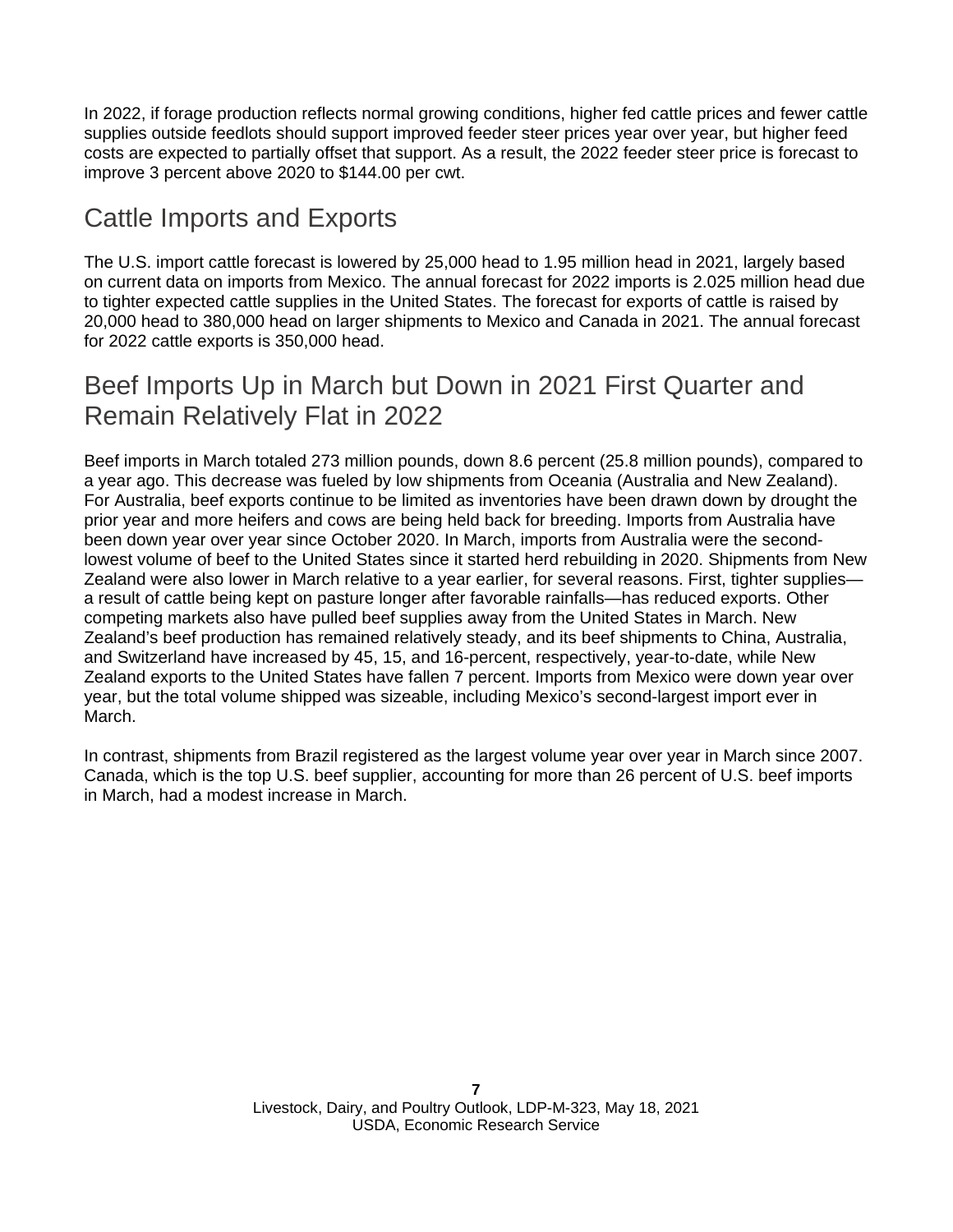| U.S. year-over-year beef imports from major suppliers |                   |                   |                                |                           |                                          |                                          |  |  |
|-------------------------------------------------------|-------------------|-------------------|--------------------------------|---------------------------|------------------------------------------|------------------------------------------|--|--|
|                                                       | <b>March 2020</b> | <b>March 2021</b> | <b>Difference</b><br>in volume | Year-over-<br>year change | <b>Import Share</b><br><b>March 2020</b> | <b>Import Share</b><br><b>March 2021</b> |  |  |
|                                                       |                   | - Million pounds- |                                |                           | --- Percent --                           | --- Percent --                           |  |  |
| Canada                                                | 70.3              | 71.6              | 1.3                            | 1.8                       | 23.9                                     | 26.2                                     |  |  |
| <b>Australia</b>                                      | 56.8              | 29.8              | $-27.0$                        | $-47.5$                   | 17.1                                     | 10.9                                     |  |  |
| <b>Mexico</b>                                         | 56.8              | 56.1              | $-0.7$                         | $-1.2$                    | 27.8                                     | 20.5                                     |  |  |
| <b>New Zealand</b>                                    | 63.8              | 56.0              | $-7.8$                         | $-12.2$                   | 15.5                                     | 20.5                                     |  |  |
| <b>Brazil</b>                                         | 9.2               | 21.8              | 12.6                           | 137.0                     | 4.1                                      | 8.0                                      |  |  |
| <b>Nicaragua</b>                                      | 21.8              | 18.4              | $-3.4$                         | $-15.6$                   | 4.8                                      | 6.7                                      |  |  |
| Uruguay                                               | 10.3              | 9.9               | $-0.4$                         | $-3.9$                    | 4.4                                      | 3.6                                      |  |  |
| Argentina                                             | 2.6               | 3.3               | 0.7                            | 26.9                      | 1.3                                      | 1.2                                      |  |  |
| <b>ROW</b>                                            | 7.4               | 6.2               | $-1.2$                         | $-16.2$                   | 2.5                                      | 2.3                                      |  |  |
| <b>Total Imports</b>                                  | 299.0             | 273.2             | 25.8                           | $-8.6$                    | 100.0                                    | 100.0                                    |  |  |

 $ROW = Rest$  of the World.

Source: USDA, Economic Research Service calculations using data from U.S. Department of Commerce, Bureau of the Census.

Beef imports in the first quarter of 2021 totaled 696 million pounds, down 78 million pounds or 10 percent from a year ago. In 2020, first-quarter imports were the third-largest in volume since 2006, while annual beef imports were the second-largest on record. Imports from Australia were down 87.3 million pounds in the first quarter and accounted for only 11.7 percent of the U.S. total beef imports in first 3 months, compared to 21.8 percent in 2020. The chart below shows the percentage share of imports in 2021 first quarter. Despite the increases in percentage share shown for six of the eight major U.S. beef suppliers in first quarter-2021, the sum of their exports was not large enough to offset the reduction in imports from Australia.



#### **U.S. first-quarter share from major beef suppliers**

ROW= Rest of the World

Source: USDA, Economic Research Service calculations using data from U.S. Department of Commerce, Bureau of the Census.

The forecast for beef imports in the second and third quarters was raised by 30 and 10 million pounds from last month's forecast to 790 and 780 million pounds, respectively. This anticipated increase is expected to be driven mostly by North and South America. While the fourth-quarter forecast was unchanged from last month, the annual forecast for 2021 beef imports was raised to 2.961 billion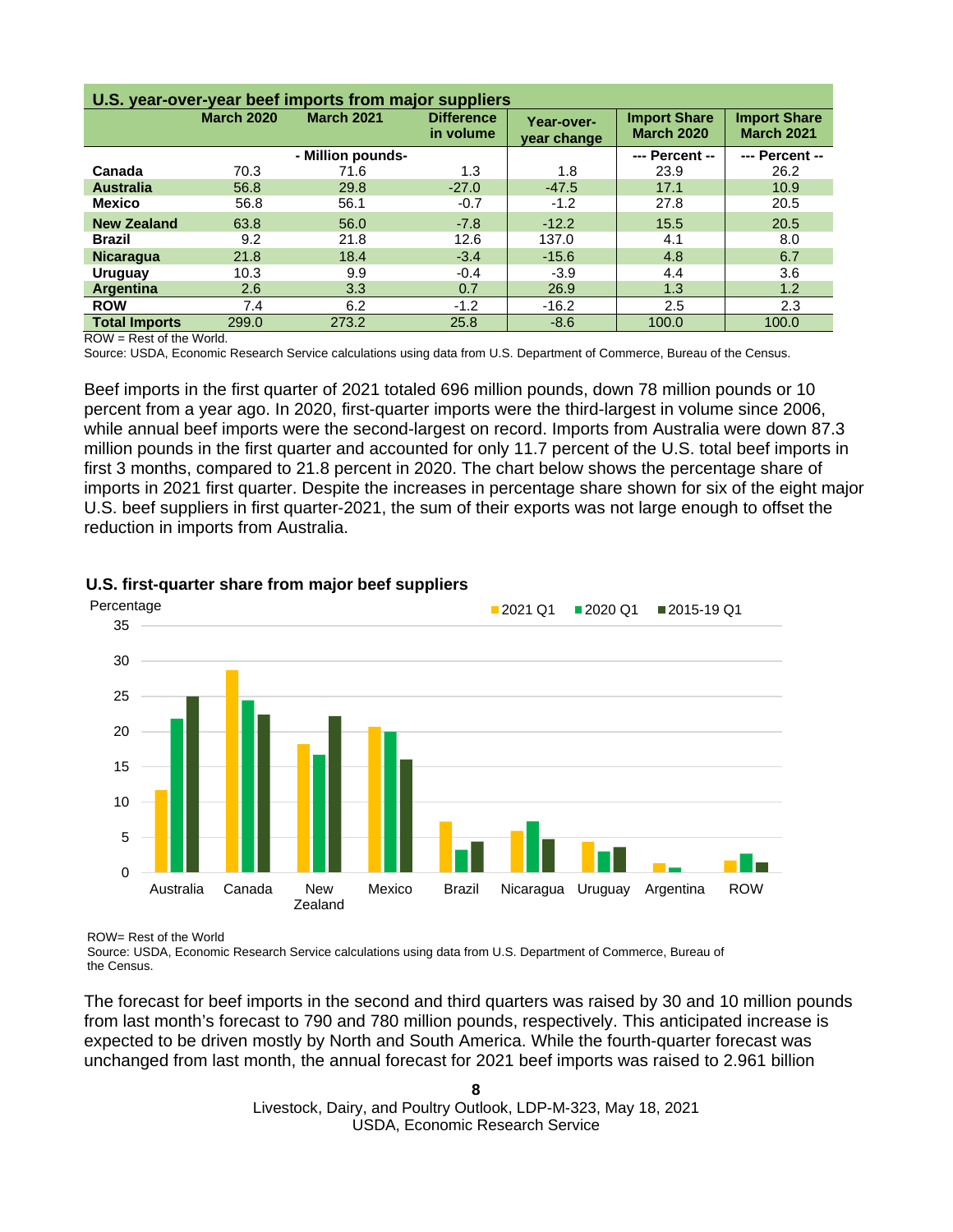pounds. In 2022, the forecast for the first quarter is relatively flat at 700 million pounds. The annual forecast for 2022 is also relatively flat at 2.95 billion pounds from last year on depressed cattle slaughter and limited exportable supplies in Oceania.

## Beef Exports Up in March on Robust Shipments to China, but Forecast in 2022 Is Flat Relative to 2021

In March, the United States exported the most beef (in volume) ever recorded, totaling 300 million pounds, an increase of 12.3 percent (or 32.9 million pounds) from a year ago. Besides the year-overyear increase in beef shipments to South Korea, Hong Kong, and Mexico, there was a significant rise in exports to China. U.S. beef exports there totaled 43.1 million pounds, by far the largest volume the United States has ever exported to China. Year-to-date, China ranks the third-largest U.S. beef destination, surpassing both Mexico and Canada. The rise in exports to China reflects, in part, China's growing demand for beef and its lingering challenges with the African swine fever as the country works to rebuild its swine inventory and industry.

In contrast, beef exports to Japan, the United States' largest market, were down more than 10 million pounds or 12 percent from last year. In March, Japan accounted for 25 percent of the U.S. total exports, notably lower than the 32 percent in March 2020. There were some reductions in shipments to other major U.S. beef destinations. Shipments of U.S. beef to Canada, which accounted for 7.1 percent of U.S. beef exports in March 2021, fell 4.0 million pounds year over year. U.S. exports to Taiwan dropped to 2.5 million pounds lower than a year ago to 15.2 million pounds, the lowest for March since 2017.

|                      | U.S. year-over-year beef exports to major destinations |                   |                                |                                  |                                          |                                          |  |  |  |
|----------------------|--------------------------------------------------------|-------------------|--------------------------------|----------------------------------|------------------------------------------|------------------------------------------|--|--|--|
|                      | <b>March 2020</b>                                      | <b>March 2021</b> | <b>Difference</b><br>in volume | <b>Year-over-</b><br>year change | <b>Export Share</b><br><b>March 2020</b> | <b>Export Share</b><br><b>March 2021</b> |  |  |  |
| Japan                | 86.3                                                   | 75.7              | $-10.6$                        | $-12.3$                          | 32.3                                     | 25.2                                     |  |  |  |
| <b>South Korea</b>   | 61.1                                                   | 66.6              | 5.5                            | 9.0                              | 22.9                                     | 22.2                                     |  |  |  |
| China                | 1.4                                                    | 43.1              | 41.7                           | 2900.8                           | 0.5                                      | 14.4                                     |  |  |  |
| <b>Mexico</b>        | 28.4                                                   | 28.7              | 0.3                            | 1.1                              | 10.6                                     | 9.6                                      |  |  |  |
| Canada               | 25.3                                                   | 21.3              | $-4.0$                         | $-15.8$                          | 9.5                                      | 7.1                                      |  |  |  |
| <b>Taiwan</b>        | 17.8                                                   | 15.3              | $-2.5$                         | $-14.0$                          | 6.7                                      | 5.1                                      |  |  |  |
| <b>Hong Kong</b>     | 11.4                                                   | 14.9              | 3.5                            | 30.7                             | 4.3                                      | 5.0                                      |  |  |  |
| <b>ROW</b>           | 35.4                                                   | 34.5              | $-0.9$                         | $-2.5$                           | 13.3                                     | 11.5                                     |  |  |  |
| <b>Total Exports</b> | 267.1                                                  | 300.1             | 33.0                           | 12.4                             | 100.0                                    | 100.0                                    |  |  |  |

ROW = Rest of the World.

Source: USDA, Economic Research Service calculations using data from U.S. Department of Commerce, Bureau of the Census.

First-quarter beef exports totaled 797 million pounds, 3.6 percent larger than last year. The chart below shows U.S. beef export shares in first-quarter 2021. Japan and South Korea continue to account for the greatest share of U.S. beef exports. Among major U.S. beef destinations, China's share increased from less than 1 percent in March 2020 to over 11 percent in March 2021. South Korea had the secondlargest increase in share of 2 percentage points more than a year ago. The export shares to other major U.S. beef destinations and the Rest of the World were all lower in 2021 relative to a year earlier.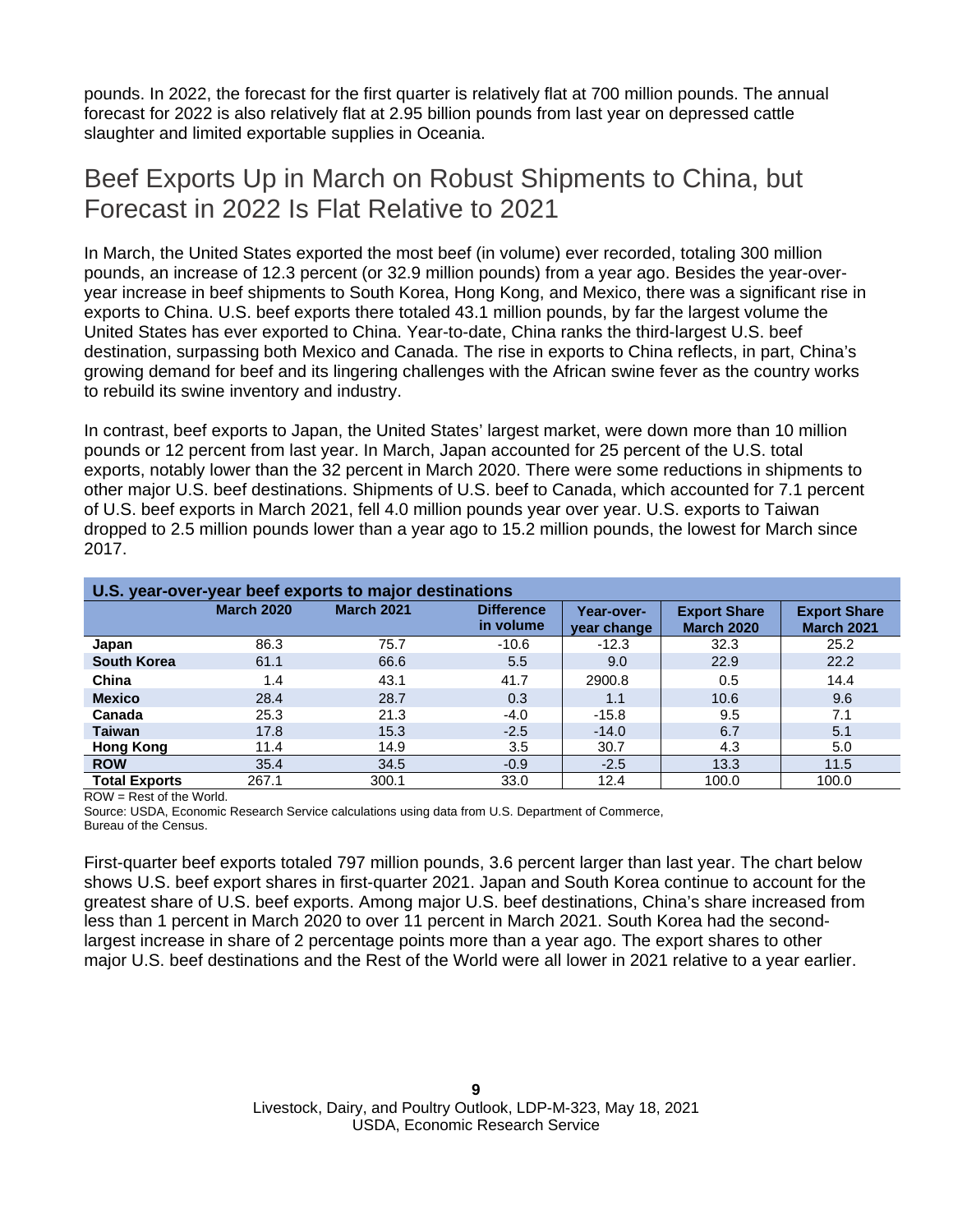#### **U.S. first-quarter export share to major beef destinations**



ROW = Rest of the Word.

Source: USDA, Economic Research Service calculations using data from U.S. Department of Commerce, Bureau of the Census.

The forecast for the second and third quarters was increased by 20 and 15 million pounds from last month to 810 and 825 million pounds on expectations for continued strong exports to China. No changes were made to the fourth-quarter export forecast from last month. The annual forecast for 2021 beef exports is 3.227 billion pounds. The first-quarter 2022 is forecast to be slightly lower than 2021 due to lower expected cattle slaughter and tighter beef supplies. The 2022 annual forecast for beef exports is 3.225 billion pounds, flat relative to 2021 due to limited exportable supplies.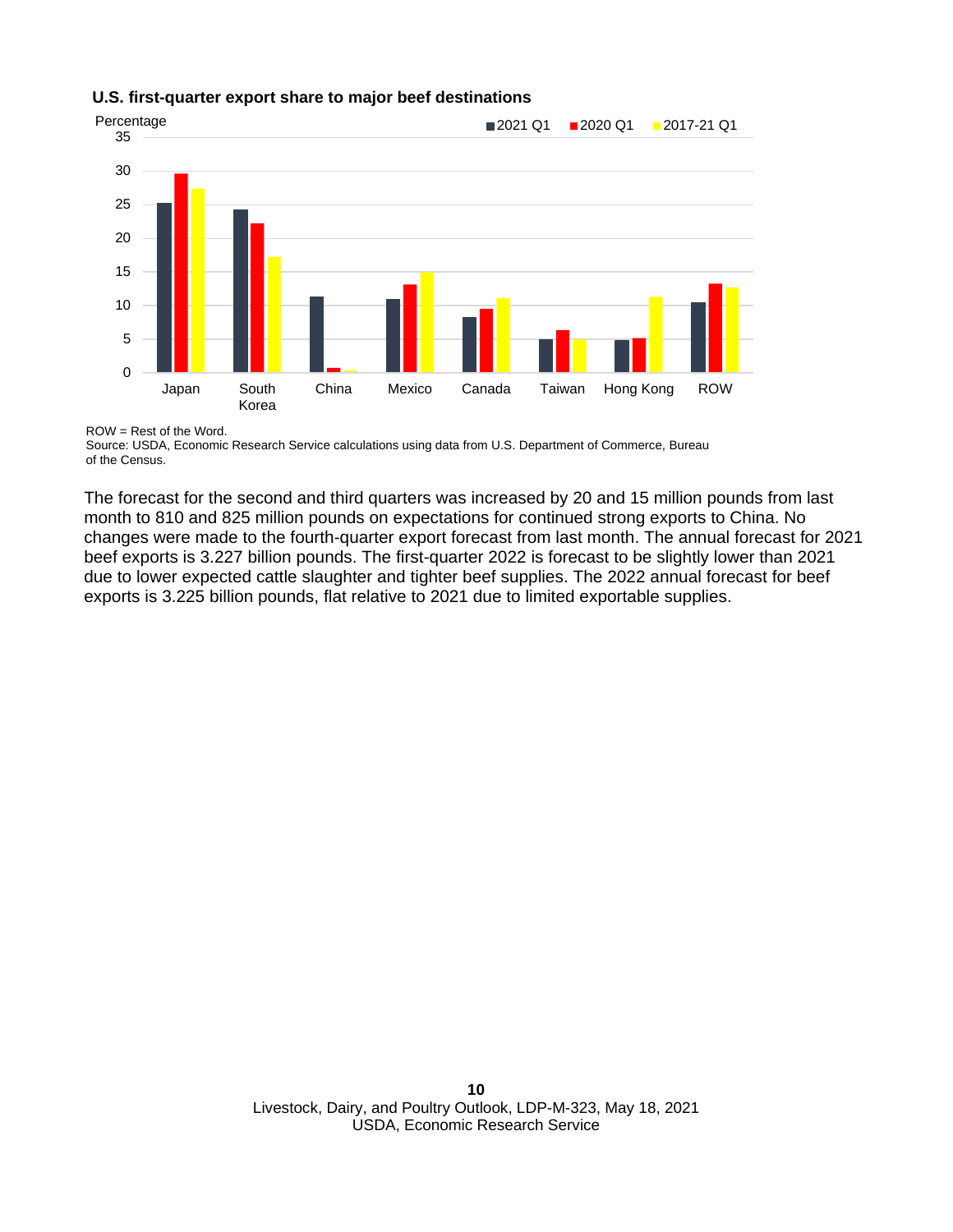# **Lamb, Sheep and Mutton**

William F. Hahn

## 2021 Forecasts Revised, 2022 Forecasts Released

Easter was April 4, 2021, and Ramadan ran from April 12 to May 12, 2021. Both holidays tend to expand lamb demand, which increases lamb prices and the supply of lamb to meat packers. Both production and prices in April and early May were higher than expected. Price and production forecasts are higher in this report than in April's report. The April 2021 lamb and mutton production forecast was 134 million pounds; the May forecast is 138 million pounds, 3 percent higher.

The April report lamb price forecast was flat for the last three quarters of this year; the forecasts for the second, third, and fourth quarters were all 161 dollars per hundredweight (cwt). The 2021 secondquarter forecast is now 176 dollars per cwt. The forecasts for the third and fourth quarters are both 170 dollars per cwt.

Lamb and mutton import data for the first quarter of this year are 68.5 million pounds, much lower than April's estimate of 83 million pounds. This month's forecast of imports for the second quarter of 2021 are 60 million pounds, 8 million pounds lower than forecast in April. This report's third and fourth quarter 2021 forecasts are the same as those in the April report.

This report has the first forecasts for 2022: The annual 2022 lamb and mutton forecast is 134 million pounds, approximately 3 percent lower than the 2021 annual forecast. (Lamb and mutton production has been trending downward for decades). The lamb price forecast for 2021 is 169 dollars per cwt. The lamb and mutton import forecast for 2022 is 277 million pounds, 23 million pounds more than the 2021 forecast.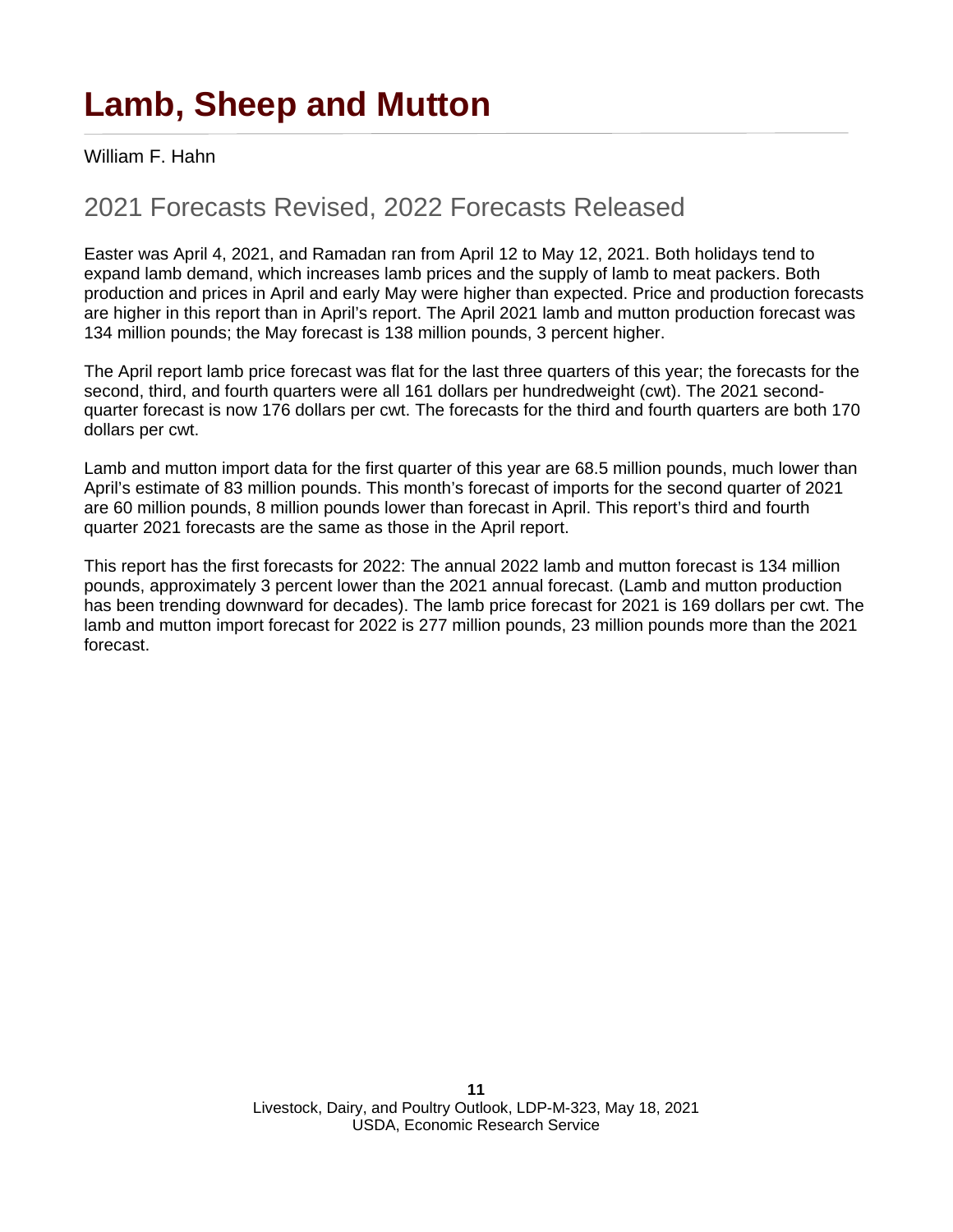## Jerry Cessna and Angel Teran

## Recent Wholesale Dairy Product Prices

From the week ending April 10 to the week ending May 8, all dairy product prices reported in the USDA *National Dairy Products Sales Report* (NDPSR) increased. The price of 40-pound blocks of Cheddar cheese increased 4.2 cents to \$1.8248 per pound, and the price of 500-pound barrels (adjusted to 38 percent moisture) rose 31.5 cents to \$1.8267 per pound. Prices for butter, nonfat dry milk (NDM), and dry whey were \$1.8043 (+2.9 cents), \$1.2177 (+5.3 cents), and \$0.6441 (+3.7 cents) per pound, respectively.

### **Dairy wholesale product prices from USDA** *National Dairy Products Sales Report* (dollars per pound)

|                        |                     | For the week ending |        |        |
|------------------------|---------------------|---------------------|--------|--------|
|                        |                     | April 10            | May 8  | Change |
| <b>Butter</b>          |                     | 1.7750              | 1.8043 | 0.0293 |
| Cheddar cheese         |                     |                     |        |        |
|                        | 40-pound blocks     | 1.7824              | 1.8248 | 0.0424 |
|                        | 500-pound barrels * | 1.5122              | 1.8267 | 0.3145 |
| Nonfat dry milk<br>Dry |                     | 1.1646              | 1.2177 | 0.0531 |
| whey                   |                     | 0.6070              | 0.6441 | 0.0371 |

\* Adjusted to 38-percent moisture.

Source: USDA, Agricultural Marketing Service, *National Dairy Products Sales Report,* May 12, 2021.

For the trading week ending March 14, spot prices for Cheddar cheese blocks and barrels traded on the Chicago Mercantile Exchange (CME) were lower than the most recent NDPSR prices, averaging \$1.7725 and \$1.7300 per pound, respectively. CME spot prices for butter and NDM were higher than the most recent NDPSR prices, averaging \$1.8370 and \$1.3125 per pound, respectively. The dry whey price was lower than the most recent NDPSR price, averaging \$0.6320 per pound.

Most U.S. wholesale prices of major dairy products have been very competitive with international export prices in recent weeks.<sup>[3](#page-11-0)</sup> In April, Oceania and Western Europe export prices for butter were \$2.61 and \$2.21 per pound, respectively. Skim milk powder (SMP) export prices for Oceania and Western Europe were \$1.55 and \$1.39 per pound, respectively. The Oceania export price for cheese was \$2.01 per pound. However, the United States is facing increased price competition in international whey markets, with the Western Europe export price for April averaging \$0.57 per pound.

<span id="page-11-0"></span><sup>3</sup> The source for Oceania and Western Europe prices is USDA *Dairy Market News*. International prices are in U.S. dollars, free on board (F.O.B.) port. Prices listed in this report are at the midpoints of the ranges.

Livestock, Dairy, and Poultry Outlook, LDP-M-323, May 18, 2021 USDA, Economic Research Service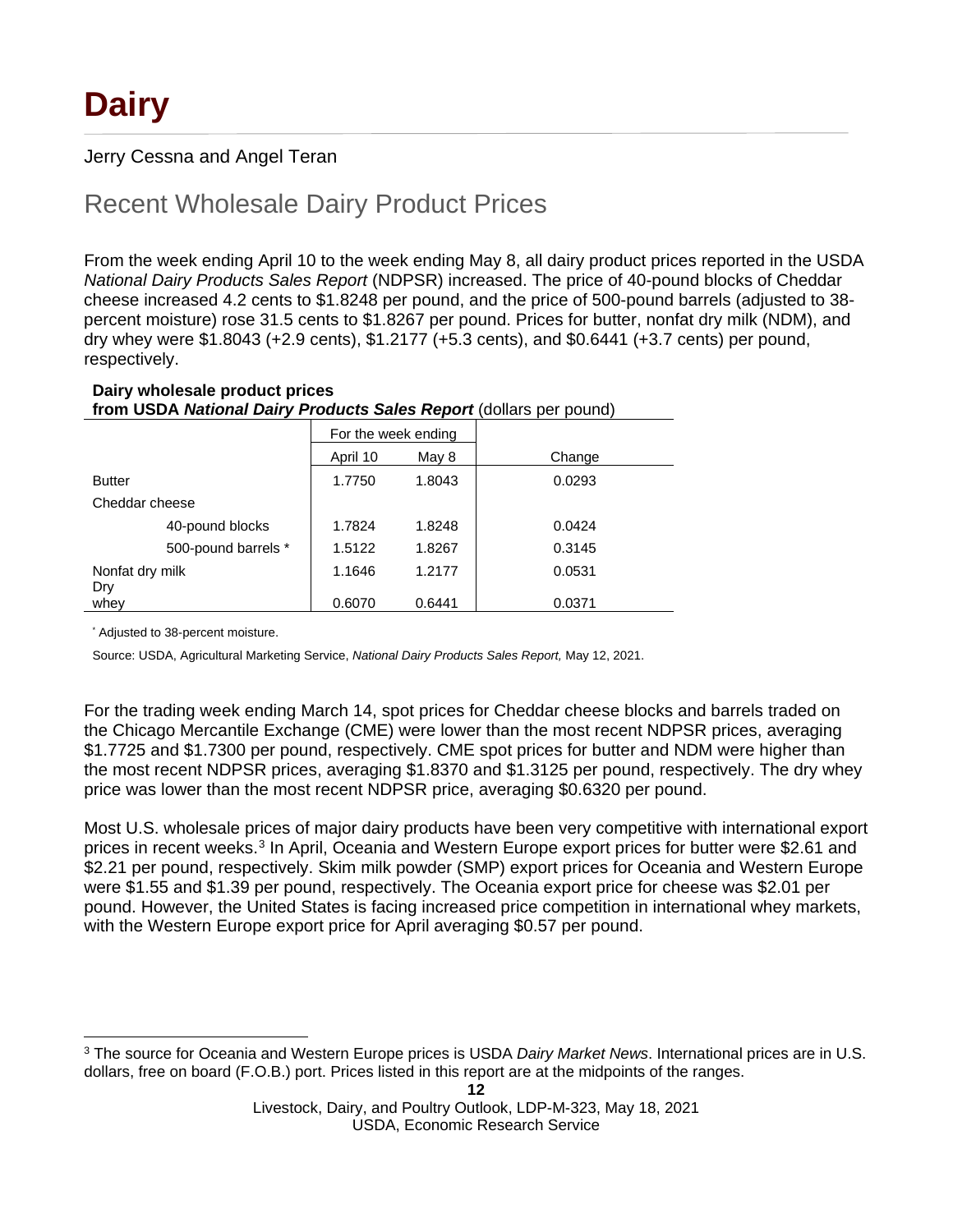# Recent Dairy Supply and Use Data

According to USDA National Agricultural Statistics Service (NASS), March milk production in the United States totaled 19.750 billion pounds, 1.8 percent higher than March 2020. Milk cows numbered 9.468 million head in March, 8,000 more than the previous month, and 77,000 head more than March 2020. Milk per cow averaged 2,086 pounds per head in March, 20 pounds higher than March 2020. For the first quarter of the year (2021-Q1), U.S. milk production totaled 56.7 billion pounds, up 1.0 percent from 2020-Q1. The average number of milk cows during 2021-Q1 was 9.458 million head, 80,000 head more than the 2020-Q1. Since June 2020, there has been a notable increase in the number of dairy cows.



Source: USDA, National Agricultural Statisics Service.

March dairy exports on a milk-fat milk-equivalent basis totaled 1.014 billion pounds,172 million pounds above February and 190 million pounds higher than March 2020. On a skim-solids milk-equivalent basis, March dairy exports totaled 4.811 billion pounds, 864 million above the previous month and 923 million pounds higher than March 2020. Notably, exports of cheese totaled 81.4 million pounds in March, 14.9 million higher than February and 7.9 million higher than March 2020. Exports of dry skim products totaled 190.8 million in March, 33.0 million higher than February and 53.3 million higher than March 2020. Even though the United States faces substantial price competition from foreign competitors in whey markets, U.S. dry whey exports were robust in March; at 52.7 million pounds, they were 12.0 million higher than February and 14.4 million higher than March 2020.

In March, imports on a milk-fat basis were 589 million, 265 million pounds higher than the previous month and 103 million higher than March 2020. On a skim-solids basis, March imports were 560 million pounds, 189 above February and 59 million pounds higher than March 2020. Notably, in March, butter imports totaled 10.2 million pounds, 6.7 million pounds higher than February and 6.6 million pounds above March 2020. In March, imports for other-than-American cheese totaled 23.2 million pounds, 7.0 million pounds higher than the previous month and 4.0 million pounds above March 2020. March imports of milk protein products<sup>[4](#page-12-0)</sup> totaled 29.4 million pounds, 14.2 higher than February and 8.8 higher than March 2021.

<span id="page-12-0"></span><sup>4</sup> Milk protein products include milk protein concentrate, milk protein isolate, and casein products.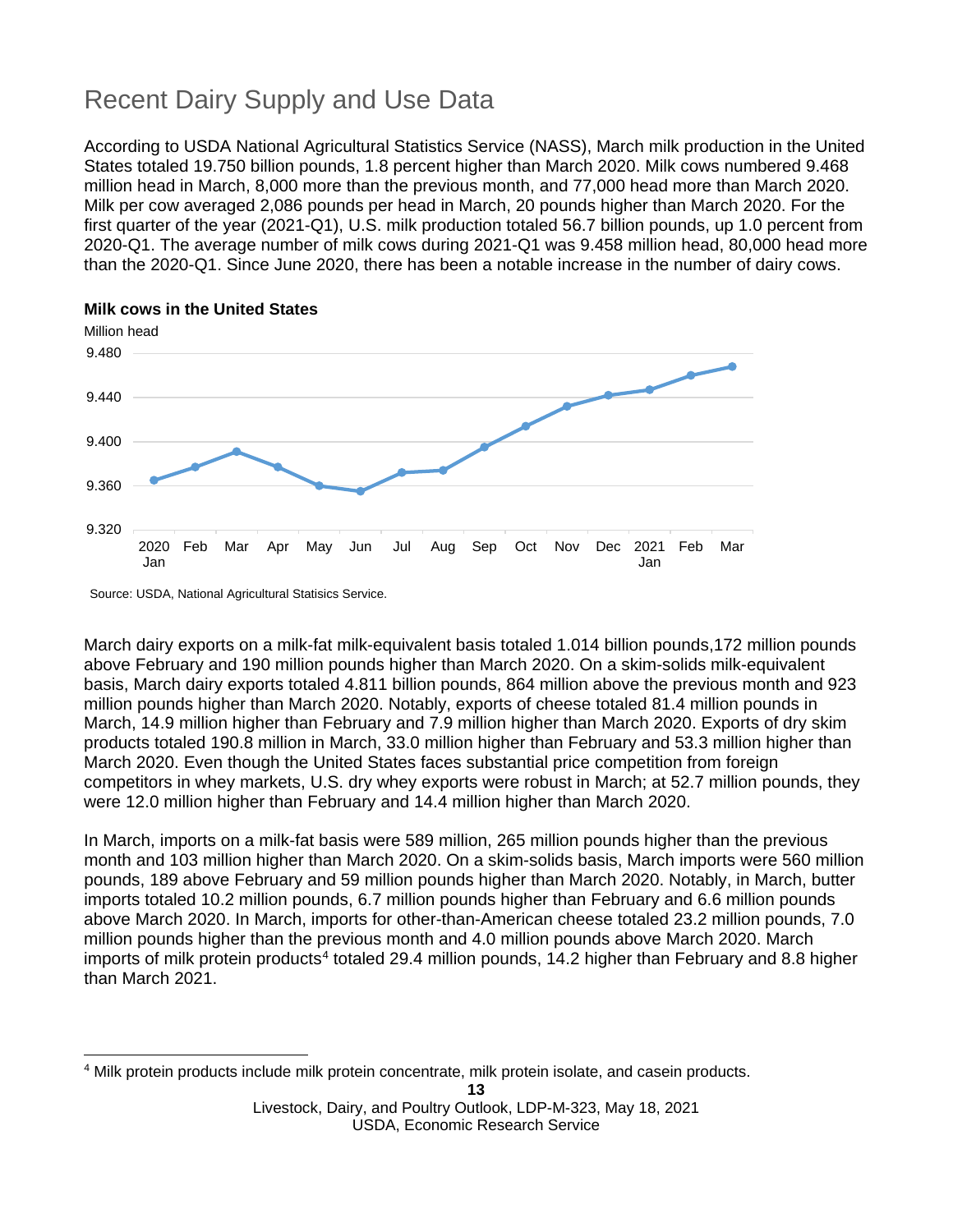During 2021-Q1, daily<sup>[5](#page-13-0)</sup> domestic use of most dairy products increased. On a milk-fat basis, daily domestic use totaled 586.4 million pounds, 2.8 percent higher than the 2021-Q1. On a skim-solids basis, 2021-Q1 domestic use was 497.8 million pounds, 1.1 percent higher than 2020-Q1. Daily domestic uses of cheese, butter, dry skim products, and lactose were higher in 2021-Q1 than 2020-Q1. Domestic daily use numbers for dry whey and whey protein concentrate (WPC) in 2021-Q1 were lower than 2020-Q1 of the previous year by 20.1 percent and 17.8 percent, respectively. On a milk-fat basis, March ending stocks were 18.1 billion pounds, 7.3 percent above March 2020. On a skim-solids basis, March ending stocks were 11.6 billion pounds, 0.8 percent higher than March 2020.

| Product                         | Units             | 2020<br>first quarter | 2021<br>first quarter | Change | Percent<br>change |
|---------------------------------|-------------------|-----------------------|-----------------------|--------|-------------------|
| Milk in all products            |                   |                       |                       |        |                   |
| Milk-fat basis                  | Million<br>pounds | 570.7                 | 586.4                 | 15.7   | 2.8               |
| Skim-solids basis               |                   | 492.4                 | 497.8                 | 5.4    | 1.1               |
| Dairy products (million pounds) |                   |                       |                       |        |                   |
| American type cheese            |                   | 13.7                  | 14.6                  | 0.9    | 7.0               |
| Other-than-American type cheese | Million<br>pounds | 20.3                  | 20.3                  | 0.1    | 0.3               |
| <b>Butter</b>                   |                   | 5.3                   | 5.6                   | 0.4    | 7.0               |
| Dry skim milk products          |                   | 1.8                   | 1.9                   | 0.1    | 4.7               |
| Dry whey                        |                   | 1.6                   | 1.2                   | $-0.3$ | $-20.1$           |
| Whey protein concentrate        |                   | 0.7                   | 0.6                   | $-0.1$ | $-17.8$           |
| Lactose                         |                   | 0.7                   | 0.9                   | 0.2    | 36.0              |

#### **Daily domestic use of milk and dairy products**

Sources: USDA, National Agricultural Statistics Service; USDA, Farm Service Agency; USDA, Foreign Agricultural Service; U.S. Dept. of Commerce, Bureau of the Census; and USDA, Economic Research Service (ERS) calculations. Numerous sources were used for conversion factors. For more information, see the ERS Dairy Data Documentation webpage.

Commodity Purchase and Reimbursement Programs in Transition

USDA recently announced that the Farmers to Families Food Box program will sunset at the end of May. The program was designed to respond to disruptions caused by the global pandemic. For more information, see the website for the USDA Farmers to Families Food Box Program. Due to recent Congressional actions, food-insecure Americans now have greater access to an expanded Federal nutrition safety net, including the Supplemental Nutrition Assistance Program (SNAP); the Special Supplemental Nutrition Program for Women, Infants, and Children (WIC); the Pandemic Electronic Benefit Transfer (P-EBT); school and summer meals for children; The Emergency Food Assistance Program (TEFAP); Commodity Supplemental Food Program (CSFP); and the Food Distribution Program on Indian Reservations (FDPIR).

On April 13, 2021, USDA provided notice of retroactive reimbursements under the Dairy Donation Program (DDP). The program, which was established through the Consolidated Appropriations Act of 2021, will facilitate donation of dairy products to nonprofit organizations that distribute food to persons in need. Regulations for the program have not yet been published. Because the statute allows retroactive reimbursements before donation and distribution plans are approved, USDA provided advance notice of the minimum provisions to be included in the program to encourage the dairy

<span id="page-13-0"></span><sup>5</sup> We discuss daily domestic use for the first quarter of each year instead of total domestic use since 2020-Q1 had one more day than 2021-Q1 due to leap year.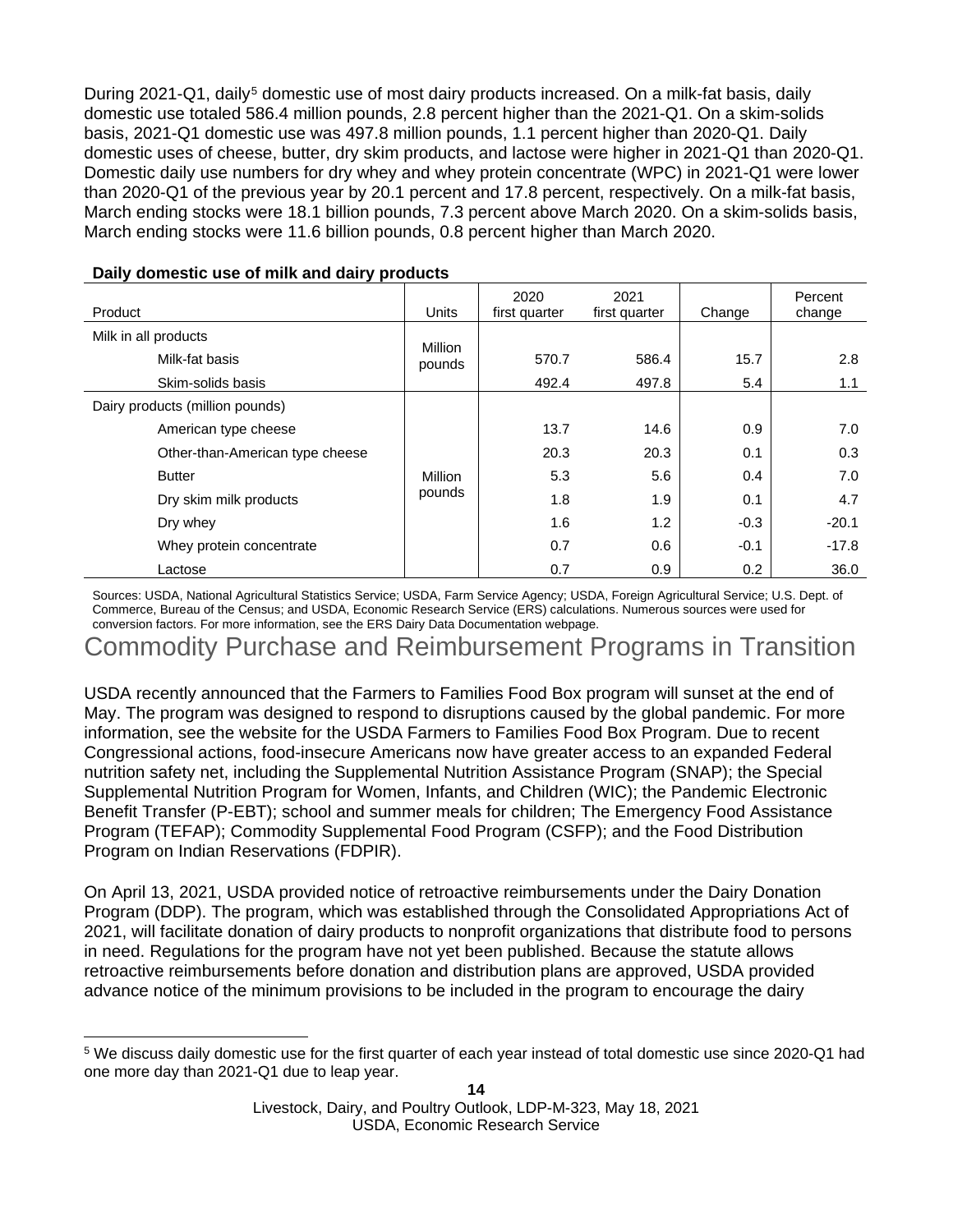industry to process and donate surplus milk through the spring season. For more information, see the April 13 notice provided on the USDA AMS website.

## Outlook for Feed Prices

The 2020/21 corn price estimate is \$4.35 per bushel, and the 2021/22 price projection is \$5.70. The 2020/21 soybean meal price estimate is \$405 per short ton, and the 2021/22 price projection is \$400.[6](#page-14-0) For more information, see *Feed Outlook,* published by USDA, Economic Research Service. The alfalfa hay price in March was \$181 per short ton, \$6 higher than February and \$9 higher than March 2020. The 5-State weighted-average price for premium alfalfa hay in March was \$210 per short ton, \$1 lower than February but \$5 higher than March 2020. The milk-feed ratio in March was 1.75; it has declined each month since November, when it was 2.56.

## Dairy Forecasts for 2021

The U.S. milking herd is projected to average 9.470 million head in 2021, 10,000 head higher than last month's forecast. The number of milk cows is expected to trend upward into 2021-Q3 and then decline in the 2021-Q4 due to relatively high feed prices. Although milk-feed ratios have already fallen from 2020-Q4, dairy operations usually respond to price signals with a lag of several months. The milk per cow forecast for 2021 is 24,070 pounds, unchanged from last month's forecast. With the higher anticipated number of milk cows, the milk production forecast for 2021 has been raised to 227.9 billion pounds, 0.2 billion higher than last month's projection.

On a milk-fat basis, the annual dairy export forecast for 2021 is 10.8 billion pounds, 0.1 billion higher than last month's forecast, as exports on a milk-fat basis in 2021-Q1 were higher than expected. On a skim-solids basis, the dairy export projection has been lowered to 49.5 billion pounds, 0.3 billion lower the last month's forecast. Although exports of dry skim milk products have been robust, they are expected to decline in the second half of the year due to stronger price competition from foreign suppliers.

The 2021 forecast for dairy imports on a milk-fat basis has been increased to 6.2 billion pounds, 0.2 billion pounds higher than last month's forecast. On a skim-solids basis, the dairy import forecast has been raised to 5.5 billion pounds, 0.2 billion higher than last month's projections. Higher imports are expected for butterfat products, $7 \text{ milk protein products}$  $7 \text{ milk protein products}$ , and cheese primarily in the first half of the year. However, this increase is not expected to be sustained into the second half as retaliatory tariffs on many dairy products from the European Union and the United Kingdom are scheduled to resume in early July.<sup>[8](#page-14-2)</sup>

Domestic commercial use in 2021-Q1 was stronger than expected, by 0.2 billion pounds on a milk-fat basis and by 0.5 billion on a skim-solids basis. Due to recent data for domestic use, expectations of fewer pandemic-related restrictions, and increasing foodservice expenditures, forecasts for 2021 domestic use have been raised to 222.8 billion on a milk-fat basis (+0.3 billion) and 183.2 billion pounds

<span id="page-14-1"></span> $7$  Butterfat products include butter, anhydrous milkfat, butteroil, and spreads with high milk-fat content.

<span id="page-14-0"></span><sup>&</sup>lt;sup>6</sup> The marketing year begins September 1 for corn and October 1 for soybean meal.

<span id="page-14-2"></span><sup>&</sup>lt;sup>8</sup> In March, the United States announced a 4-month suspension of tariffs related to a dispute involving large civilian aircraft. Several dairy products from various EU countries and the United Kingdom had been assessed the retaliatory tariffs.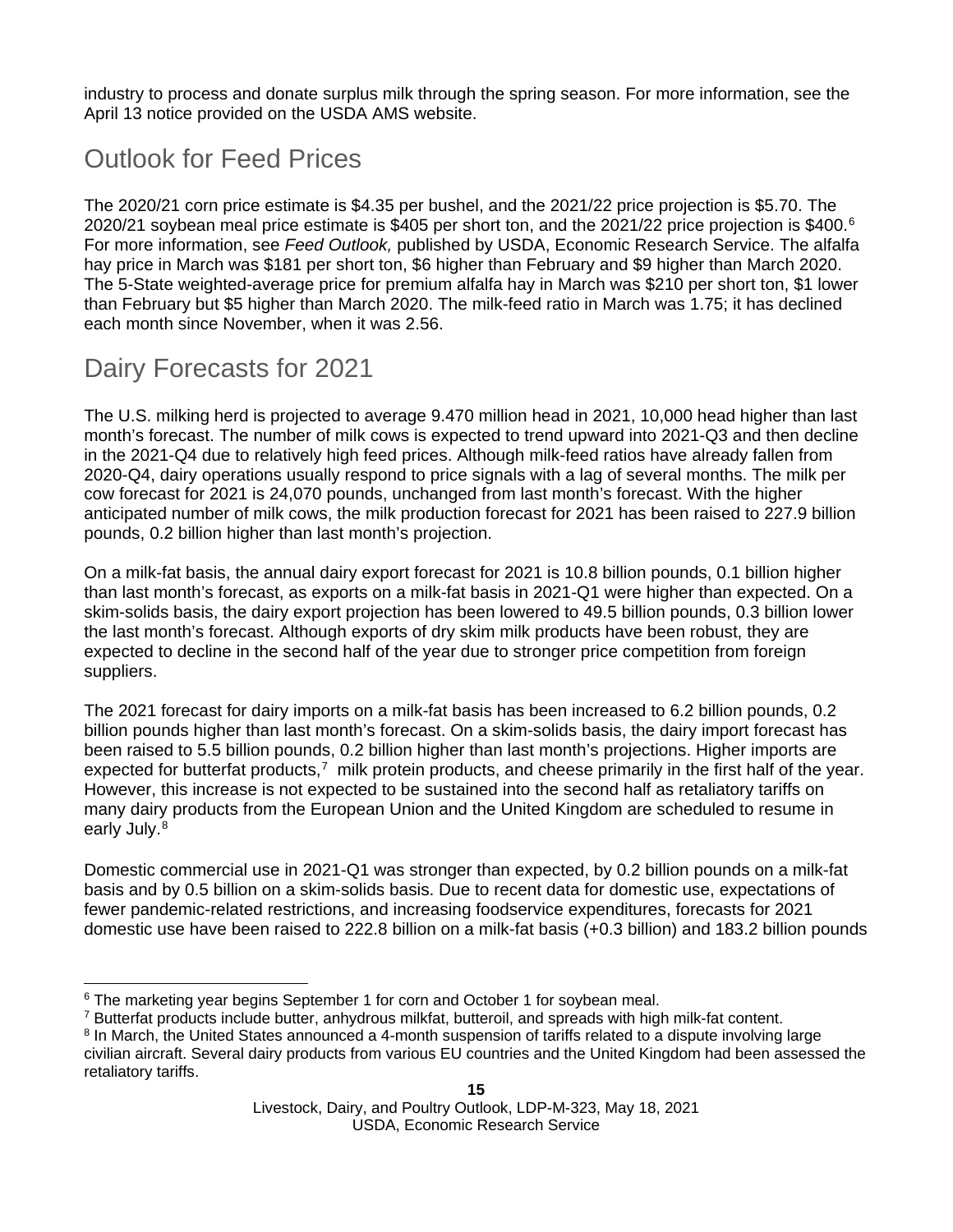on a skim-solids basis (+0.7 billion). The forecasts for ending stocks have been lowered to 15.0 billion pounds on a milk-fat basis (-0.1 billion) and 10.5 billion pounds on a skim-solids basis (-0.1 billion)

With expectations for greater domestic demand, most wholesale dairy product price forecasts for 2021 have been raised. The price forecasts for Cheddar cheese, dry whey, and NDM are \$1.740 (+3.0) cents), \$0.575 (+5.0 cents), and \$1.240 (+8.0 cents) per pound, respectively. The butter price forecast has been lowered by 2.0 cents to \$1.710 per pound. Although butter demand is anticipated to remain relatively strong, higher milk production is expected to limit upward movements in the butter price.

With higher price forecasts for Cheddar cheese and dry whey, the Class III milk price forecast has been raised by \$0.60 to \$17.70 per hundredweight (cwt). The Class IV milk price forecast has also been raised by \$0.60 to \$15.75 per cwt, as the higher NDM price forecast more than offsets the lower butter price projection. The all-milk price forecast for 2021 is \$18.95 per cwt, \$0.55 higher than last month's forecast.

## Dairy Forecasts for 2022

Usually, we discuss forecasts compared to projections from the previous month. Since these are the first USDA projections for 2022, these forecasts are discussed in terms of year-over-year comparisons with 2021 forecasts.

The U.S. milking herd is projected to average 9.465 million head in 2022, 5,000 less than the 2021 projection. Some contraction is expected due to relatively high feed prices and weaker milk prices. Milk per cow is projected to average 24,335 per head, a year-over-year increase of 1.1 percent. The milk production forecast for 2022 is 230.3 billion pounds, 1.1 percent higher than the 2021 projection.

Dairy exports on a milk-fat basis are projected to total 10.3 billion pounds in 2022, 0.5 billion lower than the forecast for 2021. On a skim-solids basis, exports are projected to total 50.0 billion pounds, 0.5 billion higher than the 2021 projection. With U.S. butter prices expected to become less competitive, exports of butterfat products are expected to decline year over year. With strong foreign demand and weaker domestic prices, exports of cheese, dry skim milk products, and whey products are anticipated to increase year over year.

Dairy imports on a milk-fat basis are projected to total 5.9 billion pounds in 2022, 0.3 billion lower than 2021. On a skim-solids basis, 2022 imports are projected to total 5.4 billion pounds, 0.1 billion lower than 2021. Imports of cheese and butterfat products are expected to be lower than 2021. The lower import numbers in 2022 reflect, in part, effects of retaliatory tariffs on some dairy products from the European Union and the United Kingdom since we assume current Government policies remain in place.

Domestic use is expected to increase modestly in 2022. The domestic use forecast on a milk-fat basis is 224.8 billion pounds, an increase of 2.0 billion (0.9 percent) higher than 2021. On a skim-solids basis, the projection is 184.7 billion pounds, 1.5 billion (0.8 percent) higher. The ending stock forecast for 2022 on a milk-fat basis is 15.0 billion pounds, the same as the end of 2021. On a skim-solids basis, the ending stock forecast for 2022 is 10.4 billion pounds, a year-over-year decrease of 0.1 billion pounds.

In 2022, the Cheddar cheese price is projected to fall to \$1.715 per pound, 2.5 cents lower than 2021, as a greater proportion of milk is expected to move into cheese production in 2022. The price of dry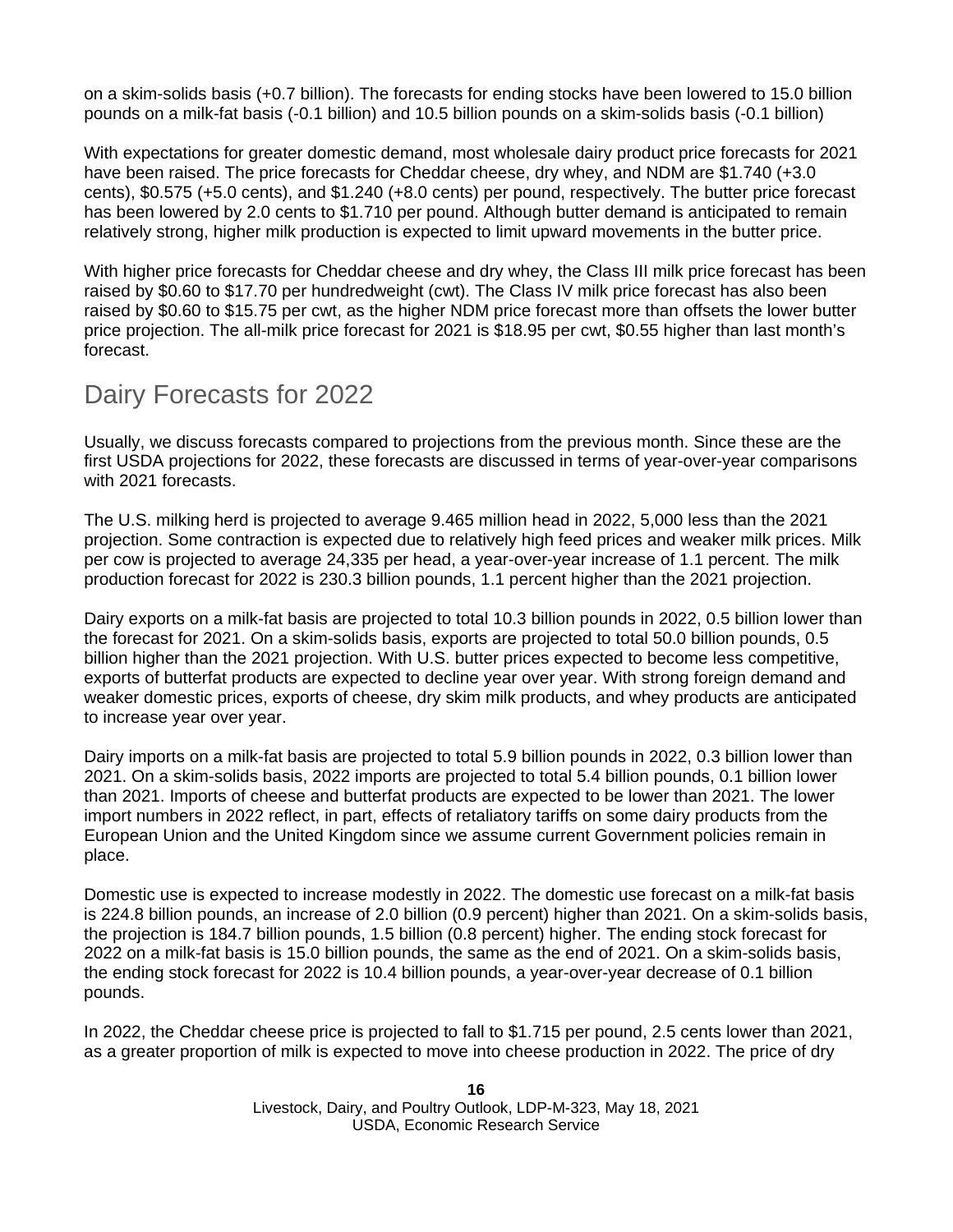whey is projected to fall to \$0.475 per pound (-10.0 cents) due to relatively large cheese production and competitive pressure from foreign exporters. Foreign price competition is expected to contribute to a decline in the NDM price to \$1.195 (-4.5 cents). The butter price is expected to rise to \$1.790 per pound (+8.0 cents) as demand increases and a smaller proportion of milk fat moves into butter production.

The Class III milk price forecast for 2022 is \$16.85 per cwt, \$0.85 lower than the projection for 2021. The Class IV milk price projection for 2022 is \$15.70 per cwt, a year-over-year decline of \$0.05. The allmilk price forecast for 2022 is \$18.50 per cwt, \$0.45 lower than the projection for 2021.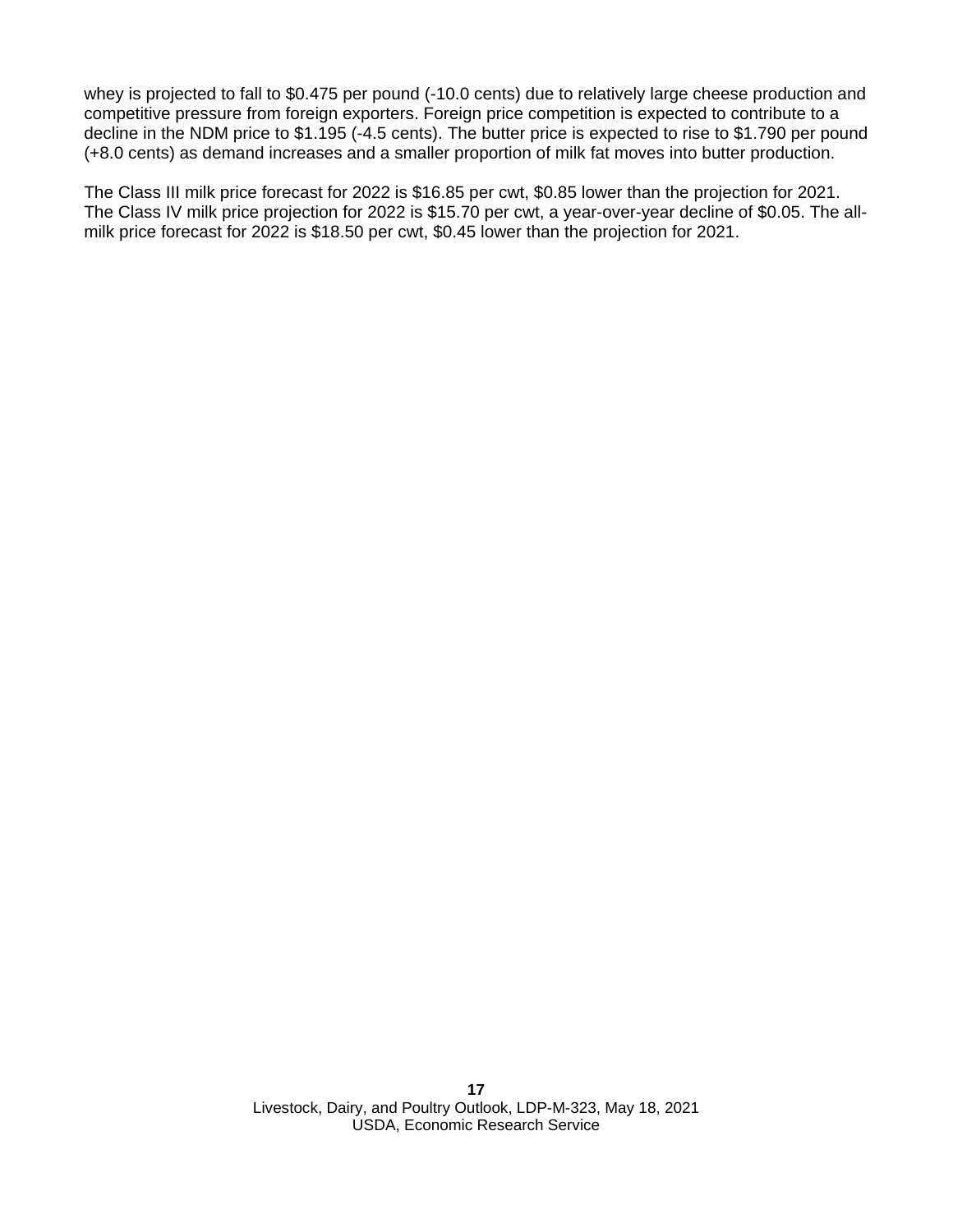# **Pork/Hogs**

## Mildred Haley

## Second-Quarter Hog Prices Supported by Declining Hog Numbers and Solid Pork Demand

Seasonally declining numbers of market hogs and continued strong demand for pork are expected to keep hog prices high in the second quarter of 2021. The estimated number of federally inspected hogs slaughtered in April was about 10.5 million head. While year-over-year comparisons of April 2021 slaughter numbers and prices with those of a year ago are distorted due to COVID-19-related market turbulence last spring, at least two factors suggested lower numbers of available market hogs in April. First, the April slaughter number appears consistent with the *Quarterly Hogs and Pigs* issued by USDA on March 25 reporting that slaughter-ready weight classes for the second quarter (180 pounds and over, and 120-179 pounds) were both 3 percent below a year earlier. Negotiated hog prices also suggested that fewer hogs were available for slaughter in April. While negotiated prices typically trade at a discount to 51-52 percent lean hog prices, in April negotiated prices averaged \$4 per hundredweight (cwt) higher than 51-52 percent base-cost hog prices. Higher negotiated hog prices often signal processors' willingness to bid up hog prices in order to increase animal deliveries to processing plants.





Source: USDA, Agricultural Marketing Service.

Wholesale pork prices continued to signal solid demand for pork products in the first month of the second quarter. Wholesale pork prices in April averaged \$111.17 per cwt, 69 percent above a year earlier. Almost 70 percent of the \$45.37 difference between the wholesale values in April 2021 and April 2020 are attributable to the ham and belly primals. While most bellies are consumed domestically (as bacon), exports often account for an important component of ham consumption.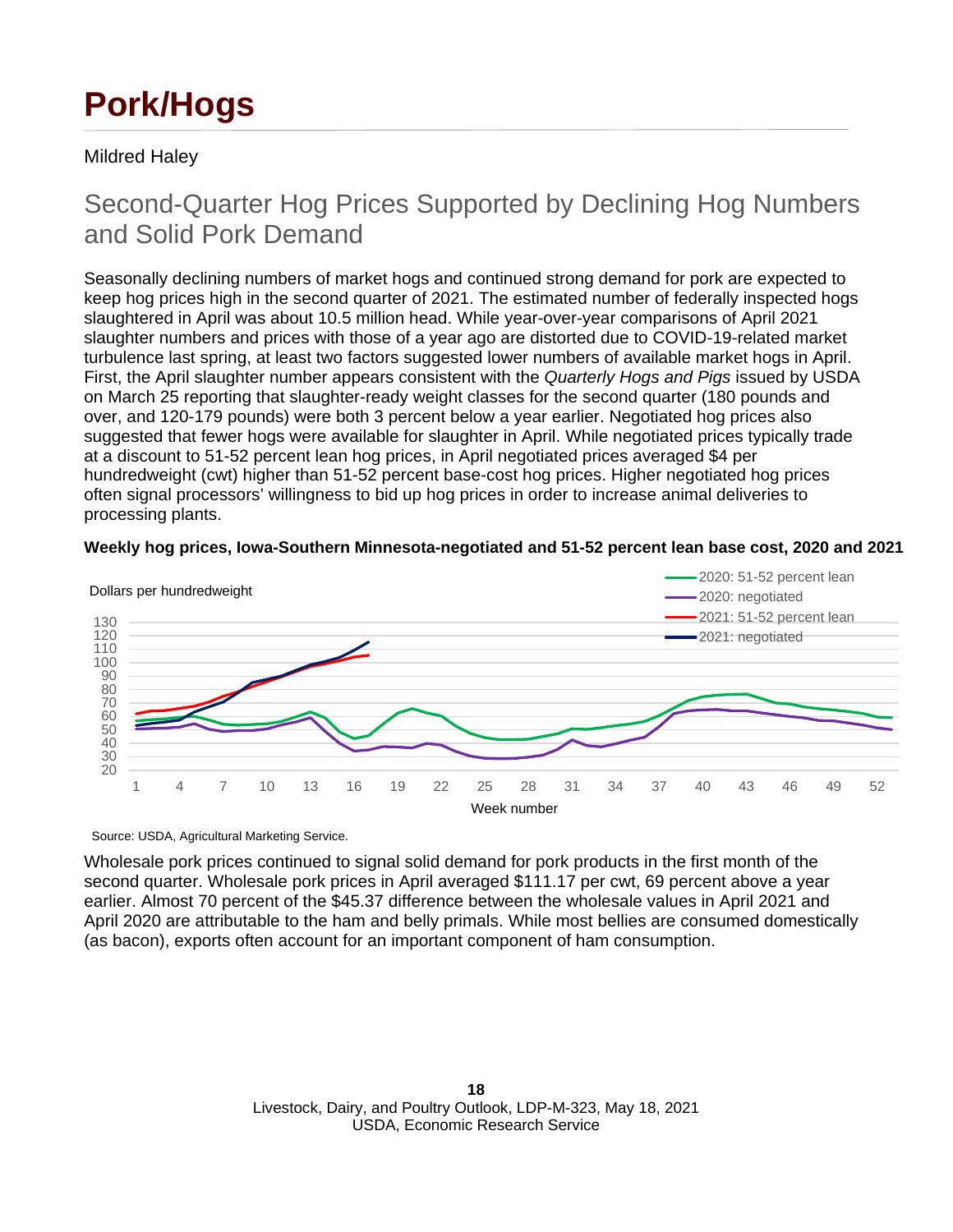#### **Estimated wholesale pork carcass cutout**



Source: USDA, Agricultural Marketing Service.

Demand-side factors are expected to support pork demand through the second quarter and likely for the balance of 2021. Continued reopening of the U.S. economy, with accompanying expansion of employment and economic opportunities, is likely to drive pork demand, wholesale pork prices, and by extension, hog prices. Also contributing to hog price strength will likely be continued-low pork stock levels—USDA reported March pork cold stocks at 6.5 percent below reported February levels and 26.8 percent below a year ago.

Second-quarter pork production is expected to be about 6.7 billion pounds, a forecast mostly unchanged from last month. Quarterly pork production forecasts for the second through fourth quarters were adjusted downward slightly, however, to reflect lower average dressed weights due to higher feed costs. Pork production for 2021 is expected to be about 28.2 million pounds, slightly lower than a year ago.

Quarterly hog price forecasts, on the other hand, were adjusted upwards to reflect strong processor demand—even as processor margins deteriorate seasonally—in response to domestic and foreign demand for pork products. Prices for live equivalent 51-52 percent lean hogs are expected to average \$79 per cwt in the second quarter of 2021, \$74 per cwt in the third quarter, and \$60 per cwt in the fourth quarter. For 2021, hog price forecasts average about \$67 per cwt, almost 56 percent above prices in 2020.

## Pork Production To Increase Moderately in 2022

Pork production in 2022 is expected to increase about 1 percent over forecast 2021 production, to 28.5 billion pounds. With lower third-quarter 2021 farrowing intentions indicated in the March *Quarterly Hogs and Pigs* report and expected trend growth in pigs per litter, first-quarter 2022 production is forecast at about 7 billion pounds, about the same as in first-quarter 2021. Further increases next year derive from expectations of moderate rises in quarterly farrowings and trend increases in litter rates. Expected positive producer returns in 2021 help to reset quarterly farrowings in a positive direction next year. Significant risk factors remain in 2022, however, including high feed costs, new variants of PRRS (Porcine Reproductive and Respiratory Syndrome), labor supply and utilization in processing plants, and the potential for increased State regulation of sow housing. Prices of live equivalent 51-52 percent lean hogs are expected to average about \$56 per cwt in 2022, 17 percent lower than the forecast average price for 2021. First-quarter hog prices are forecast at \$58 per cwt, more than 4 percent above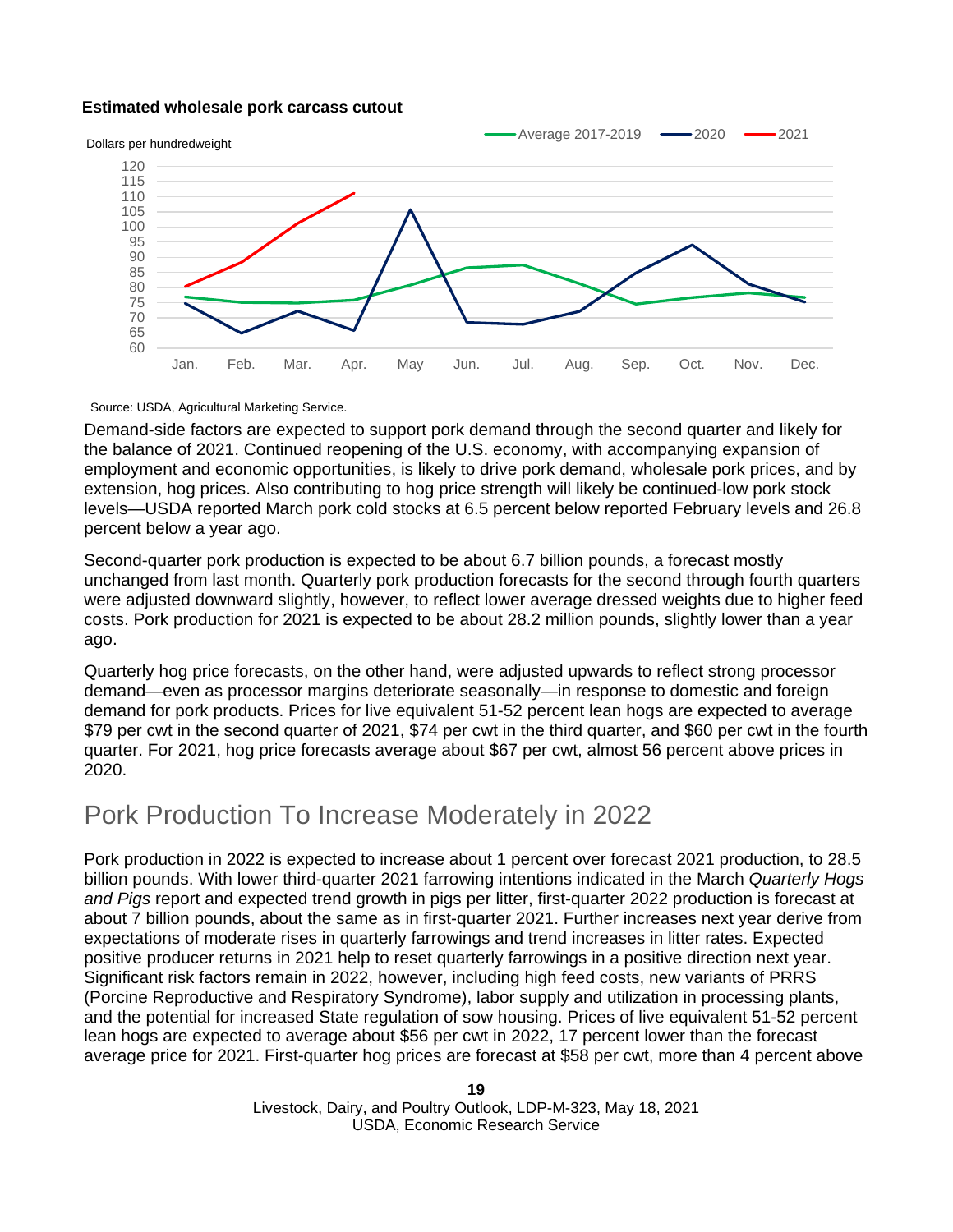prices in the first quarter of this year. Hog prices, as always, derive from demand for pork products. Lower 2022 hog prices reflect expectations that pork consumption dynamics will more closely resemble those established prior to 2020 and will be more consistent with a reopened, post-COVID U.S economy.

## Pork Exports Accelerate In March

U.S. pork exports in March were 729 million pounds, almost 4 percent greater than a year ago. Shipments to Mexico, Japan, the Philippines, and South and Central America were particularly strong. While exports to China\Hong Kong were year-over-year lower, they led the list of the 10 largest foreign destinations for U.S.-exported pork in March. (See table below)

With expectations that higher feed costs and continuing problems with swine diseases will limit domestic pork production in several major importing countries, forecasts for U.S. pork exports were increased in the second quarter of 2021 by 75 million pounds to 1.85 billion pounds, and by 50 million pounds in the third quarter to 1.7 billion pounds. For 2021, total U.S. pork exports are expected to total about 7.4 billion pounds, almost 2 percent higher than exports last year.

## **U.S. pork exports: March volumes and first- quarter 2021 volumes of the 10 largest foreign destinations**

|                       |                  |                  | Percent     |                       |                       | Percent        |
|-----------------------|------------------|------------------|-------------|-----------------------|-----------------------|----------------|
| Country               | Exports          | Exports          | change      | Exports               | Exports               | change         |
|                       | March 2020       | March 2021       | (2021/2020) | First-quarter<br>2020 | First-quarter<br>2021 | (2021/2020)    |
|                       | (Million pounds) | (Million pounds) |             | (Million pounds)      | (Million pounds)      |                |
| World                 | 702              | 729              | 3.9         | 2,023                 | 1,927                 | $-4.7$         |
| China\Hong Kong       | 196              | 174              | $-11$       | 597                   | 461                   | $-23$          |
| Mexico                | 141              | 149              | 6           | 435                   | 423                   | $-3$           |
| Japan                 | 114              | 129              | 13          | 322                   | 329                   | $\overline{2}$ |
| Canada                | 59               | 55               | -8          | 154                   | 147                   | -4             |
| South Korea           | 55               | 52               | $-5$        | 157                   | 145                   | -8             |
| Philippines           | $\overline{7}$   | 37               | 453         | 17                    | 66                    | 295            |
| Colombia              | 24               | 28               | 16          | 60                    | 73                    | 22             |
| Australia             | 23               | 23               | 0           | 81                    | 67                    | $-18$          |
| Dominican<br>Republic | 14               | 19               | 36          | 35                    | 51                    | 46             |
| Honduras              | 12               | 15               | 31          | 27                    | 37                    | 37             |
|                       |                  |                  |             |                       |                       |                |

Source: USDA, Economic Research Service.

# Steady Pork Export Volumes Likely in 2022

Expectations are that U.S. pork exports in 2022 will be about 7.4 billion pounds, almost the same as this year. Export volumes are likely to be determined by factors similar to those driving foreign demand for U.S. pork this year, namely swine diseases, economic recovery from the COVID-19 virus, and feed costs.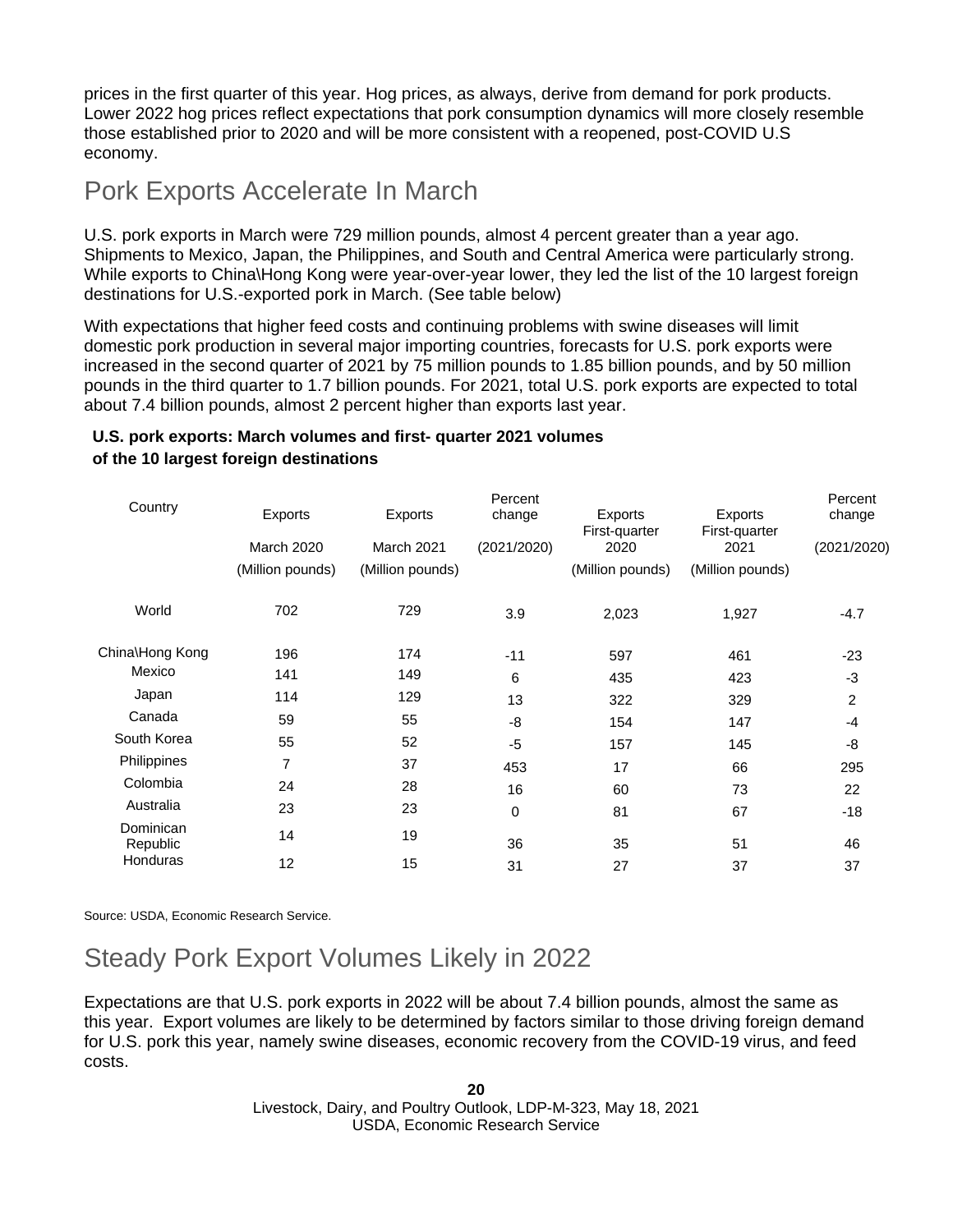# **Poultry**

Grace Grossen and Adriana Valcu-Lisman

## Broilers in Cold Storage at Record Lows; Production Expected To Grow in 2022

In March, broiler production totaled 4 billion pounds. This was 3.6 percent above production in March 2020 but a 1-percent year-over-year decrease in production on a per day basis. First-quarter production totaled 10.884 billion pounds, 3 percent below first-quarter 2020, but reflected an additional slaughter day in 2020. Low chicken supply is currently being compounded by record-low stocks in cold storage. Broiler meat in cold storage at the end of March totaled 700 million pounds; November 2014 was the last time chicken stocks were this low. Chicken wings, which have been in high demand as a takeout item during the pandemic, are at their lowest level in cold storage since 2012. As the restaurant sector begins to reopen, in the short term, supplying the growing demand for chicken will be a challenge.



Source: USDA, National Agricultural Statistics Service.

As hatchery data and preliminary weekly production data remain consistent with expectations, production forecasts for the outlying quarters of 2021 are unchanged. The 2021 total forecast is 44.764 billion pounds, an increase of less than half-a-percent over the 2020 total. In 2022, broiler production is forecast to total 45.3 billion pounds, a year-over-year increase of 1 percent over the 2021 forecast. Despite expectations of firm broiler prices through most of 2021 and into 2021, increased feed costs will likely dampen the rate of expansion.

## Broiler Export Forecast Increased in 2021; Forecast To Grow in 2022

March broiler exports declined less than expected, totaling 661 million pounds. This was a 2.8-percent decrease from March of 2020. Increases in shipments to Mexico (+9 million pounds), China (+9 million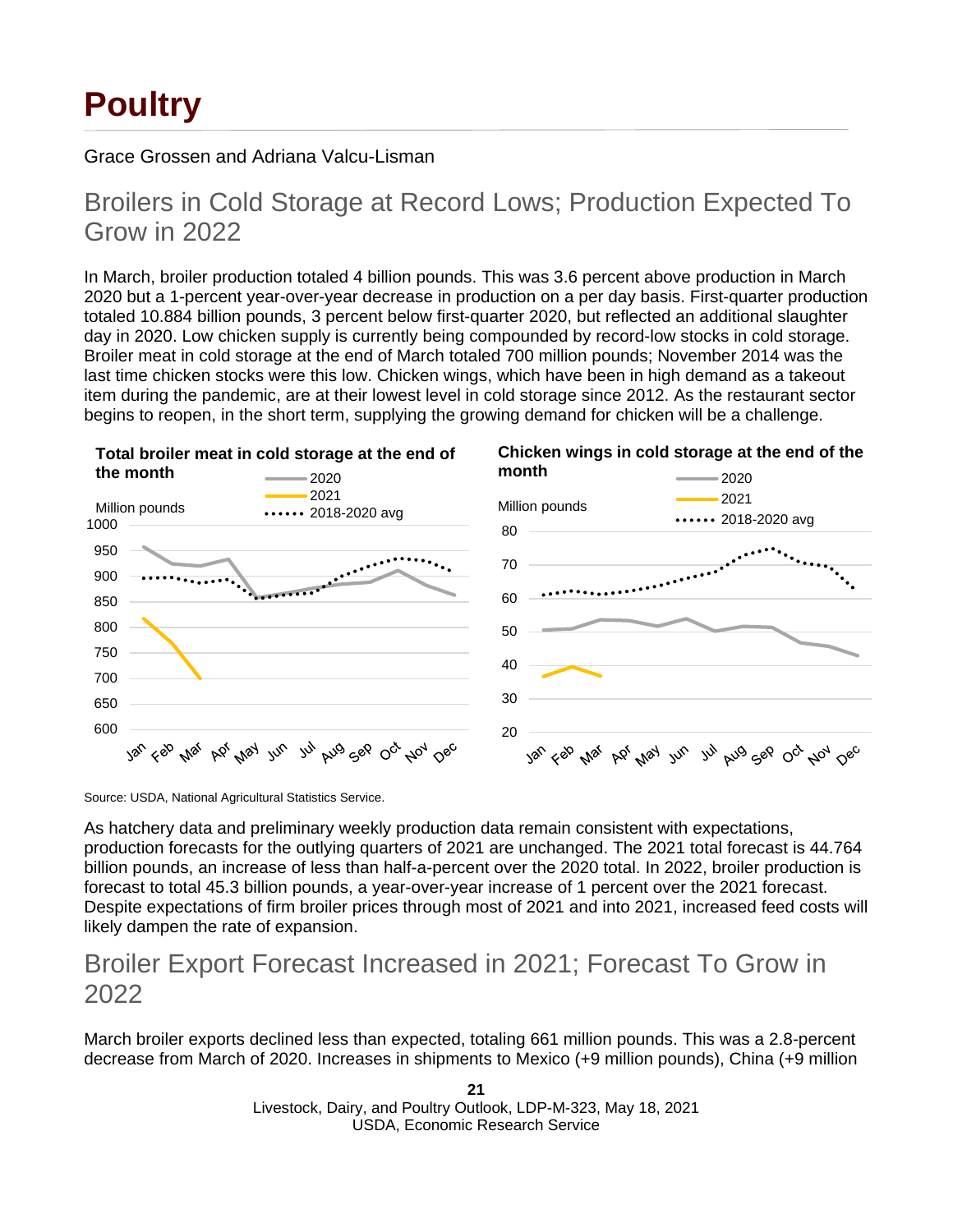pounds), Cuba(+39 million pounds), Angola (+10 million pounds), and the Philippines (+36 million pounds) were offset by year-over-year decreases in shipments to Taiwan (-21 million pounds), Vietnam (-16 million pounds), Georgia (-22 million pounds), and South Africa (-16 million pounds). The firstquarter total was 1.854 billion pounds, a decrease of less than half-a-percent from the first quarter of 2020. The second-quarter export forecast was increased by 15 million pounds, bringing the 2021 total forecast to 7.354 billion pounds, a decrease of less than half-a-percent from 2020. In 2022, broiler exports are forecast to total 7.45 billion pounds, an increase of 1 percent over the 2021 forecast.

|                    |                                    | <b>Volume (million pounds)</b>                       |                            | <b>Export share (percent)</b> |                   |
|--------------------|------------------------------------|------------------------------------------------------|----------------------------|-------------------------------|-------------------|
| <b>Country</b>     | <b>March 2020</b>                  | <b>March 2021</b>                                    | <b>Change in</b><br>volume | <b>March 2020</b>             | <b>March 2021</b> |
|                    |                                    | Top 10 largest foreign markets (2020 export volumes) |                            |                               |                   |
| Mexico             | 144                                | 153                                                  | 9                          | 21                            | 23                |
| China              | 30                                 | 39                                                   | 9                          | $\overline{4}$                | 6                 |
| Taiwan             | 51                                 | 31                                                   | $-21$                      | 8                             | 5                 |
| Cuba               | 34                                 | 72                                                   | 39                         | 5                             | 11                |
| Canada             | 27                                 | 28                                                   | 1                          | 4                             | 4                 |
| Vietnam            | 33                                 | 17                                                   | $-16$                      | 5                             | 3                 |
| Guatemala          | 26                                 | 29                                                   | 3                          | 4                             | 4                 |
| Angola             | 12                                 | 21                                                   | 10                         | 2                             | 3                 |
| Georgia            | 28                                 | 6                                                    | $-22$                      | 4                             |                   |
| Colombia           | 18                                 | 13                                                   | $-5$                       | 3                             | 2                 |
| World              | 680                                | 661                                                  | -19                        | 100                           | 100               |
|                    | Additional foreign markets of note |                                                      |                            |                               |                   |
| South Africa       | 33                                 | 17                                                   | $-16$                      | 5                             | 3                 |
| <b>Philippines</b> | 13                                 | 48                                                   | 36                         | 2                             | 7                 |

Source: USDA, Economic Research Service using data from the U.S. Department of Commerce, Bureau of the Census.

## Quarterly Broiler Prices Increased on Recent Prices; Slow Production Growth Expected To Keep Prices High in 2022

In April, national composite wholesale broiler prices averaged 101.5 cents per pound. Weekly prices reached a high of 105.03 cents per pound in the week ending April 30th and ended the first week of May at 104.49 cents per pound. The steep price increase is likely a result of many factors, including slow production, record low supplies in cold storage, and increasing demand as the economy reopens. Wholesale prices for chicken parts are also climbing. Weekly average chicken drumstick prices at the end of April and early May were almost 51 cents per pound. The April average price was 48.9 cents per pound, about 14 cents above the same month in 2019. Wholesale prices for boneless/skinless breasts, the center of fast-food chicken sandwiches, have also been climbing since the start of 2021. The April average price was 171.92 cents per pound, 44 cents above the same month in 2019. Chicken wings, which have been in high demand as takeout food, have been steadily climbing in price since last year. April was a low point in wholesale wing prices in 2020, but the average price in April 2021 was 291.81 cents per pound, 92 cents above the same month in 2019.

Quarterly whole-bird price forecasts for the remaining quarters of 2021 were increased, reflecting recent price data, expectations of slowly growing production, and high demand. The second-quarter price was adjusted up to 105 cents per pound, the third quarter to 94 cents per pound, and the fourth quarter to 88 cents per pound. The annual average price forecast for 2021 is 92.7 cents per pound, an increase of 27 percent over the 2020 average. As feed costs are expected to rise, constraining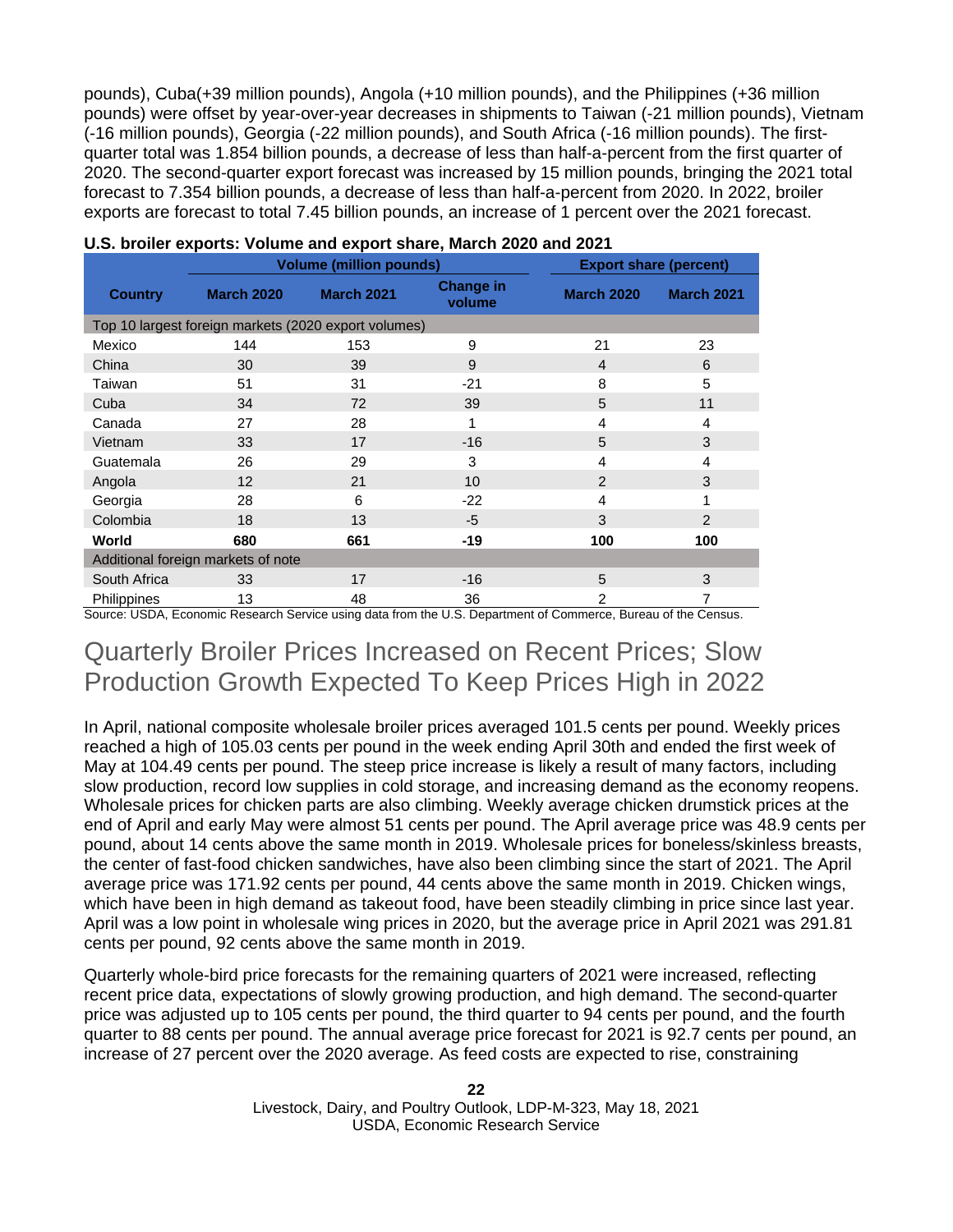production growth, broiler prices are projected to stay high next year. The annual average price forecast for 2022 is also 93 cents per pound.



Source: USDA Agricultural Marketing Service.

## Table Egg Production Revised Down

March table egg production was 687.5 million dozen, a slight decrease from March 2019. The table egg layer flock averaged 326.2 million layers in March, a 1.5-percent year-over-year decrease. March lay rate reached 82 eggs per 100 layers per day, a slight increase from last year and a record high for March.

The upstream production indicators mirror the challenges faced by the industry: higher feed costs and a shifting demand as foodservice activity returns to pre-pandemic levels. The April 1, 2021, data for eggtype eggs in incubators suggest that producers intend to add fewer birds to the layer flock. Additionally, March slaughter of light spent hens (slaughter of spent table egg layer hens—one of the methods used to manage the size of the flock) shows a seasonal uptick reaching a level similar to last March. March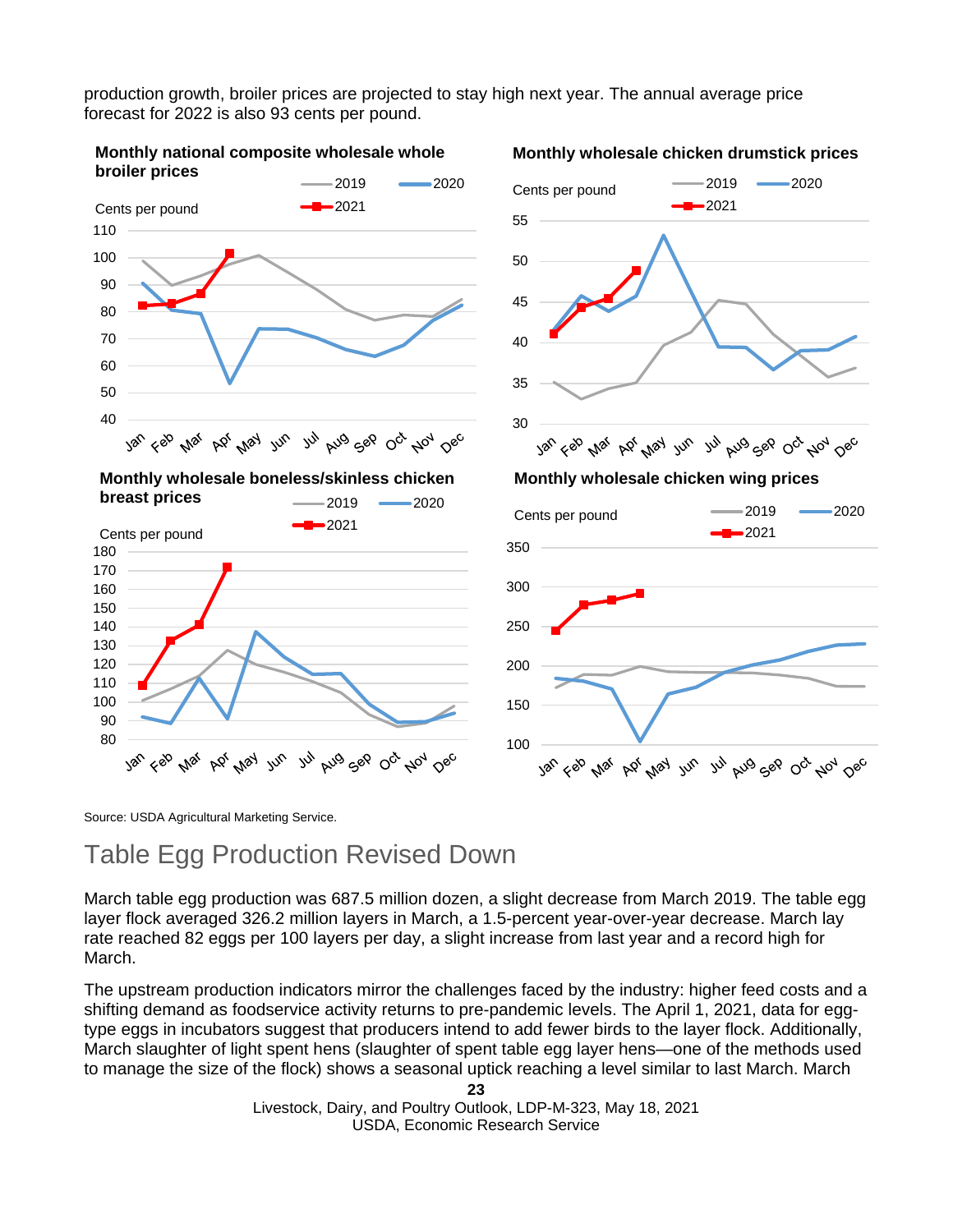data for egg-type chicks and pullets hatched indicates producers' intentions to add more layers to the flock in the near term (see charts). Given the current prospects, the 2021 table egg production forecast was lowered to 8,071 million dozen, a slight increase from 2020 production levels.



Source: USDA, National Agricultural Statistics Service.

Total (table and hatching) egg production in 2022 is expected to increase by just slightly under 1.5 percent year over year, to 9.5 billion dozen. Expectations for lower exports, stable demand, and a slight increase in production levels support a forecast for higher egg stocks in 2022. In 2022, per capita disappearance is expected to be 287.8 eggs per person, a 1-percent increase from the disappearance forecast for 2021.

## Wholesale Table Egg Prices Revised Up

April wholesale table egg prices (New York, Grade A Large) overcame the seasonal Easter-related higher prices from the prior month and averaged 102.6 cents per dozen, a 43-percent decrease from last year when prices were affected by COVID-19-related market disruptions. Given the current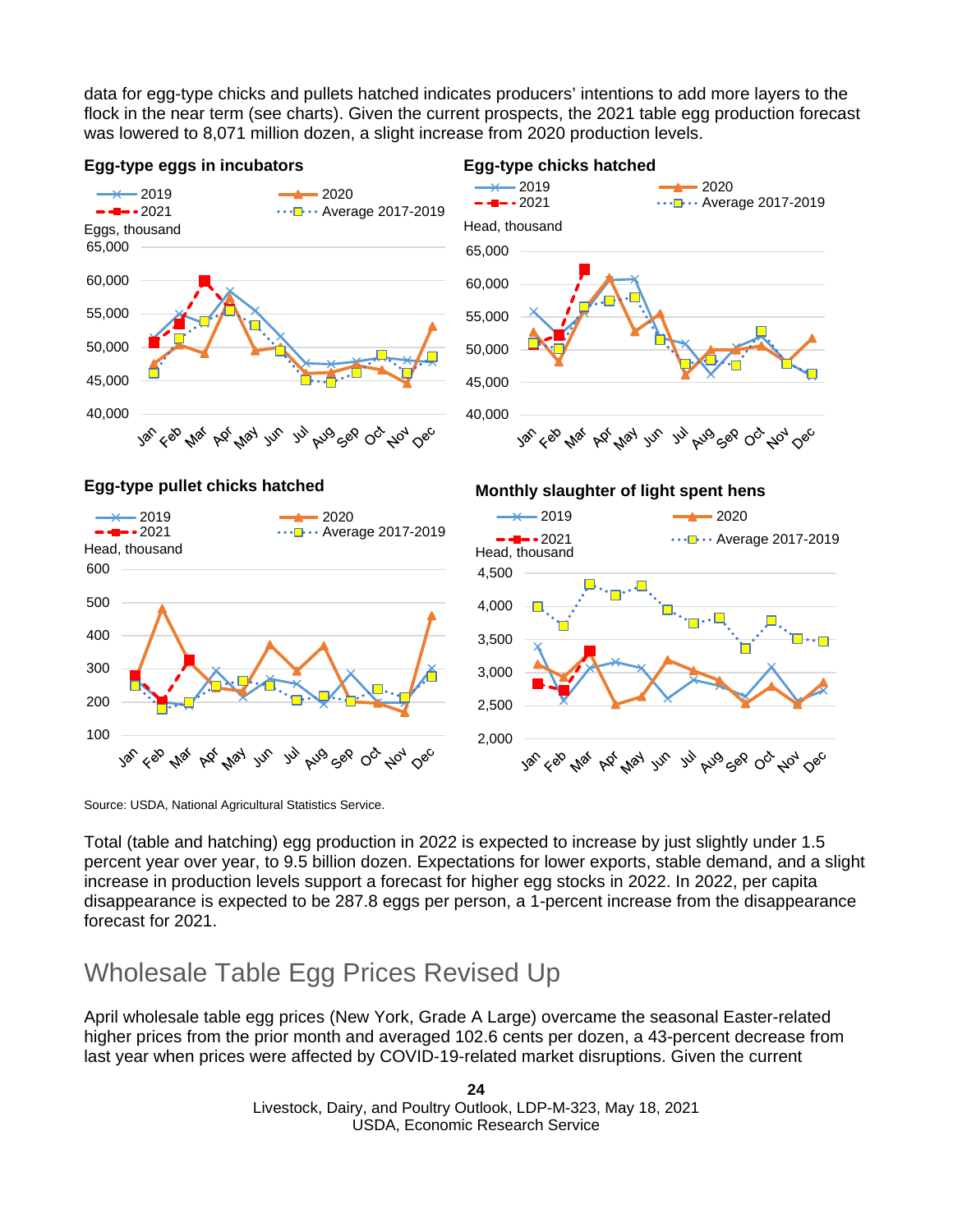industry's cautious approach to making changes to production, the price forecasts were increased for each of the quarters as follows: 95, 103, and 124 cents per dozen for the second, third, and fourth quarter, respectively. In 2021, table egg prices are forecast to average 112.5 cents per dozen, almost unchanged from year-ago levels.



**Monthly average midpoint prices for New York eggs (wholesale, large grade A)**

Source: USDA, Economic Research Service using data from USDA, Agricultural Marketing Service.

Based on expectations of the demand being fully recovered to the pre-pandemic levels in 2021, along with a a marginal increase in 2022 production reflecting higher feed costs, 2022 wholesale table egg prices (New York , Large Grade A) are expected to trend upward and average 115 cents per dozen, about 2 percent above the 2021 forecast average price.

## Egg Exports Increased, Forecasts Revised Up

First-quarter 2021 exports of shell eggs and shell egg-equivalent products equaled 95.8 million dozen (60 million shell eggs and 35.8 million shell egg-equivalent products), a 10.8-percent increase over the first quarter of last year. Year-over-year first-quarter changes in egg exports were dominated by significant increases in shipments to Canada (+7,533 thousand dozen), South Korea (+ 8,935 thousand dozen), and Japan (+1,545 thousand dozen). These increases more than compensated for decreases in shipments to some traditional markets such as Mexico, Hong Kong, Jamaica, and Denmark. Total imports of eggs and egg products in the first 3 months of 2021 were 4.1 million dozen (0.7 million shell eggs and 3.4 million shell egg-equivalent products), a 17-percent decrease from the same period last year.

Higher-than-expected 2021 first-quarter exports and an optimistic outlook for international demand for U.S. eggs and egg products supports a higher export forecast for 2021. Exports for all quarters were revised up, increasing 2021 total egg exports to 379 million dozen, a 10-percent year-over-year increase. Eggs and egg product exports in 2022 are forecast to be 365 million dozen shell-egg equivalent, about a 4-percent decrease from the 2021 forecast levels.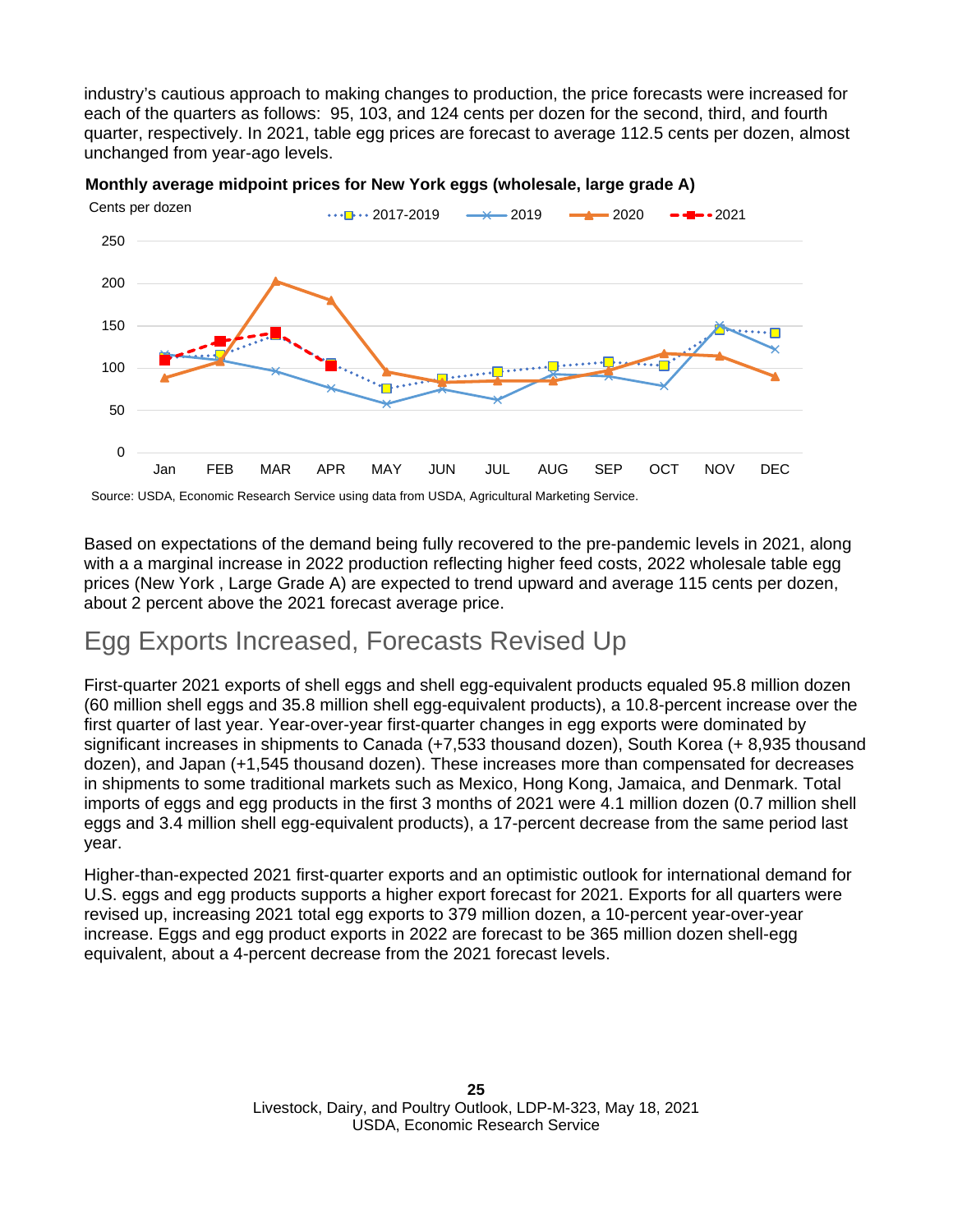|                      |        | Export share   |                  |                |      |
|----------------------|--------|----------------|------------------|----------------|------|
| Country              | 2020   | 2021           | Change in volume | 2020           | 2021 |
|                      |        | Thousand dozen |                  | Percent        |      |
| Mexico               | 29,193 | 27,629         | $-1,564$         | 34             | 29   |
| Canada               | 16,050 | 23,583         | 7,533            | 19             | 25   |
| Hong Kong            | 11,513 | 11,331         | -182             | 13             | 12   |
| Japan                | 7,221  | 8,765          | 1,545            | 8              | 9    |
| South Korea          | 1,786  | 10,720         | 8,935            | $\overline{2}$ | 11   |
| Jamaica              | 1,965  | 1,628          | $-337$           | 2              | 2    |
| United Arab Emirates | 1,557  | 1,355          | $-202$           | $\overline{2}$ | 1    |
| Trinidad and Tobago  | 1,589  | 1,138          | $-451$           | $\overline{2}$ | 1    |
| Denmark              | 1,599  | 789            | $-810$           | $\overline{2}$ | 1    |
| <b>Bahamas</b>       | 1,191  | 936            | $-256$           | 1              | 1    |
| World                | 86,409 | 95,762         | 9,353            | 100            | 100  |

## **U.S. egg and egg product exports: Volume and export share, January-March 2020-2021**

Note: Largest markets are based on 2021 year-to-date export volumes.

Source: USDA, Economic Research Service using data from the U.S. Department of Commerce, Bureau of the Census.

## Turkey Production Revised Down in 2021

At 521.9 billion pounds, turkey meat production in March outperformed the same month a year ago by about 15 million pounds, but this is more than accounted for by March 2021 having one more slaughter day than the previous March. First-quarter production totaled 1.39 billion pounds, a decrease of 79 million pounds or 5 percent from the first quarter of 2020. March turkey placements increased over February but were still down by 5 percent year-over-year. Based on recent placement and preliminary production data, forecast production for the second and third quarters of 2021 was decreased by 20 million pounds each quarter to 1.38 and 1.41 billion pounds, respectively. This brings the 2021 total production forecast to 5.63 billion pounds, a 2-percent decline from the 2020 total. In 2022, turkey production is forecast to increase by 1 percent over the 2021 forecast to 5.69 billion pounds. This would be the first time since 2016 that turkey production has grown year-over-year.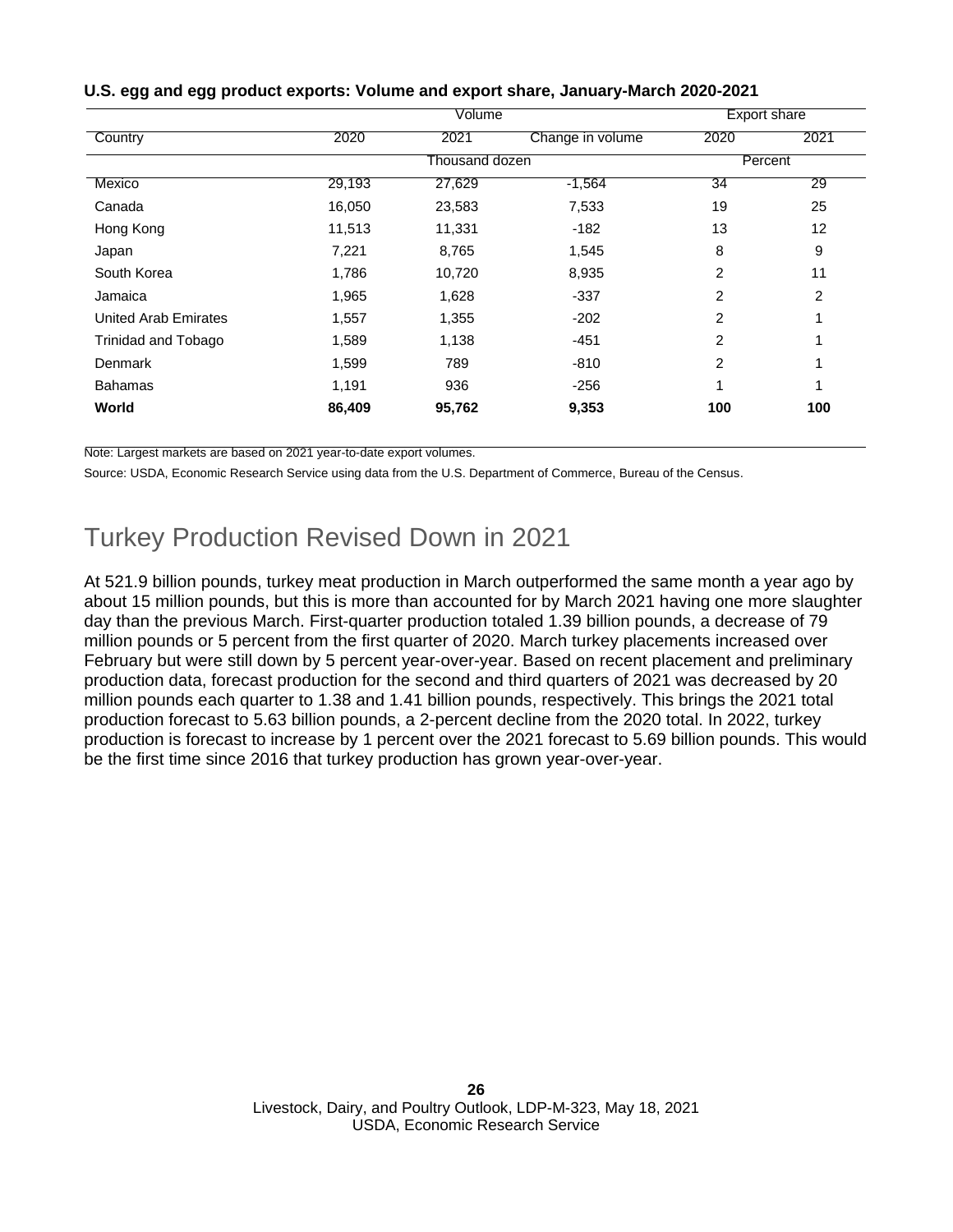

Source: USDA, National Agricultural Statistics Service.

## Turkey Exports Revised Down

March turkey exports totaled 50.9 million pounds, 1.8 percent below the same month last year but the highest monthly export level so far in 2021. This partially reflects a bump in turkey production in March that increased availability; as a share of production, March exports were 9.8 percent, similar to the 9.9 percent share in February. China's share of U.S. turkey exports continues to shrink, accounting for 1 percent of March exports and only 2 percent of exports year-to-date. Mexico still accounts for the largest share; exports to Mexico in March increased by 2.6 million pounds year over year. Increased shipments to Mexico, South Africa (+778 thousand pounds), and Haiti(+1.378 million pounds) were offset by year-over-year decreases in shipments to China (-1.76 million pounds), Jamaica(-1.356 million pounds), Costa Rica (-271 thousand pounds), Canada (-242 thousand pounds), and some others.

The 2021 turkey export forecast was decreased by 15 million pounds in the second quarter on lowered production expectations and higher prices. This makes the 2021 total forecast 560 million pounds, a decrease of 2 percent from 2020. In 2022, turkey exports are forecast to total 580 million pounds, an increase of 4 percent over the 2021 forecast.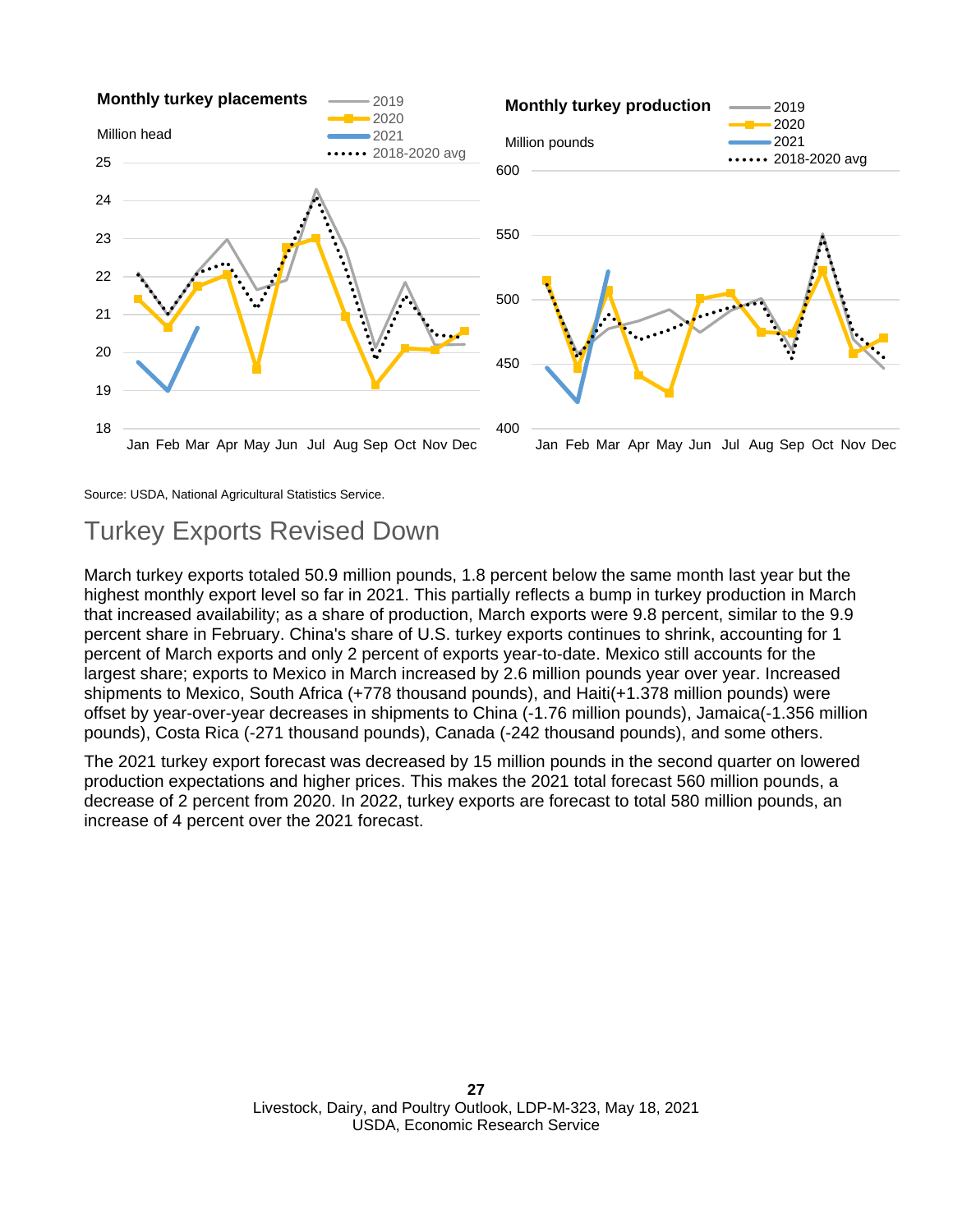

Notes: CWE = Carcass Weight Equivalent; ROW = Rest of world.

Source: USDA, Economic Research Service, Livestock and Meat International Trade Data.

## Turkey Price Forecast Increased

Wholesale turkey prices for frozen whole hens averaged 113.55 cents per pound in April, 12 cents above the same month a year ago. Prices ended the first week of May at 119 cents per pound. Frozen whole-hen prices are continuing their steady climb since 2018. The wholesale whole-hen frozen turkey price projection for the second quarter was adjusted up by 4 cents per pound to 116 cents, reflecting strong weekly prices. Third- and fourth-quarter prices were revised up to 116 and 115 cents per pound, respectively, bringing the annual average price forecast to 114 cents per pound. The 2022 projected average price is 116 cents per pound, reflecting continued expectations of slow growth in production due to elevated feed costs.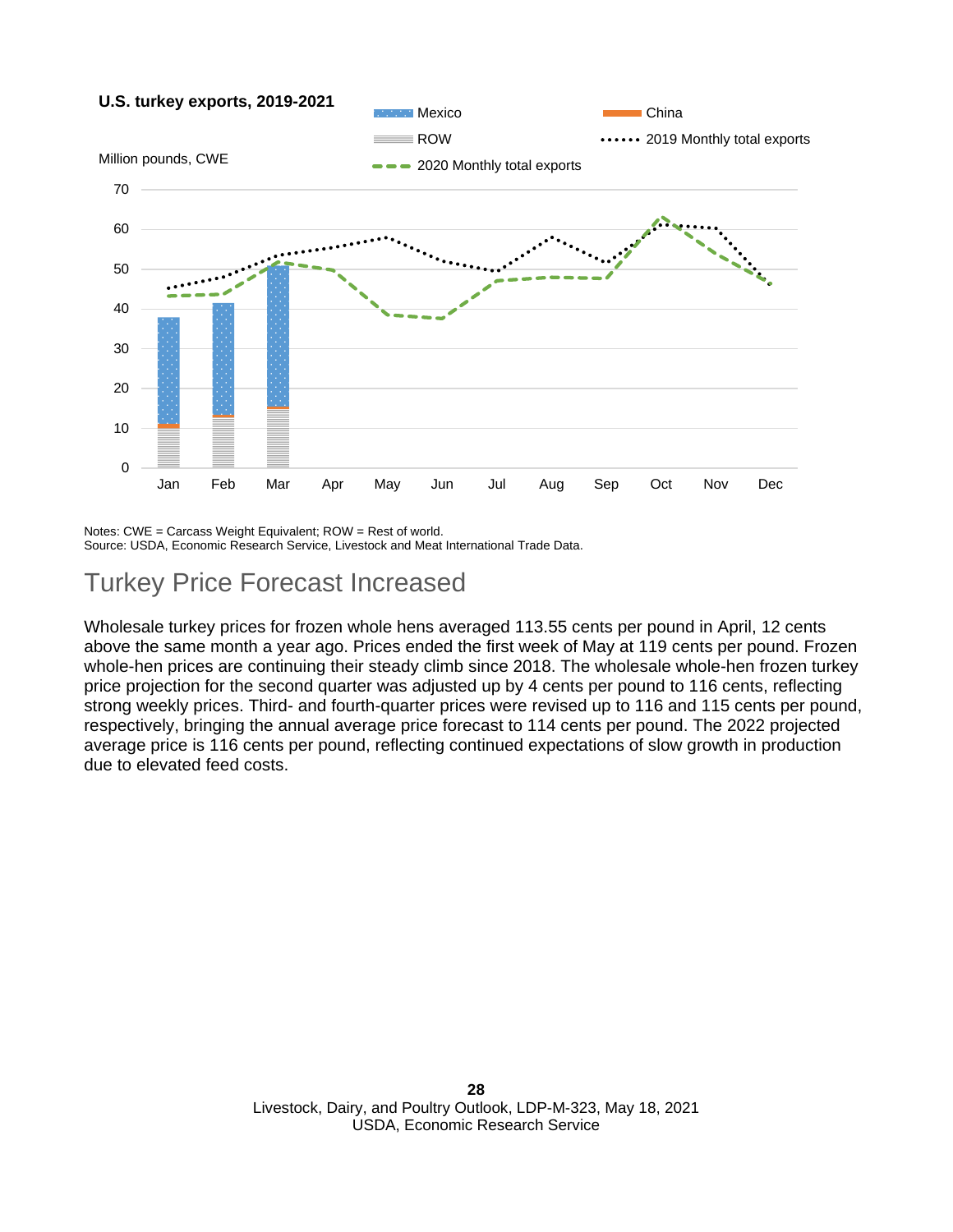### **Wholesale whole-hen frozen turkey prices**



Sources: USDA, Agricultural Marketing Service and USDA, *World Agricultural Supply and Demand Estimates*.

# Suggested Citation

*Livestock, Dairy, and Poultry Outlook*, LDP-M-323, U.S. Department of Agriculture, Economic Research Service, May 18, 2021.